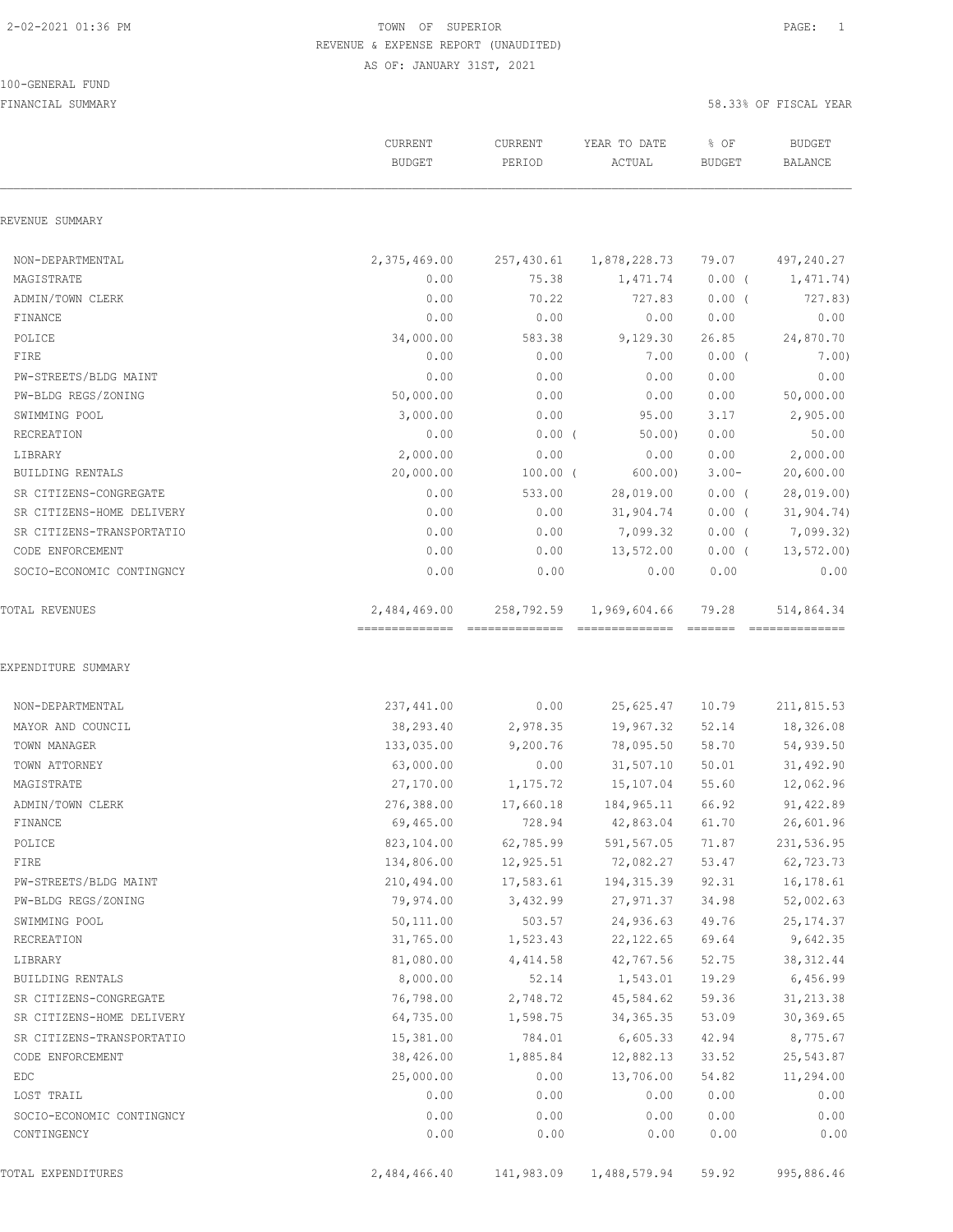| , , ,<br>۰.<br>- |  |
|------------------|--|
|------------------|--|

# 100-GENERAL FUND

|                                    | <b>CURRENT</b><br>BUDGET | CURRENT<br>PERIOD | YEAR TO DATE<br>ACTUAL | % OF<br>BUDGET | <b>BUDGET</b><br>BALANCE |
|------------------------------------|--------------------------|-------------------|------------------------|----------------|--------------------------|
|                                    |                          |                   |                        |                |                          |
| REVENUES OVER/(UNDER) EXPENDITURES | 2.60                     | 116,809.50        | 481,024.72             |                | 481,022.12)              |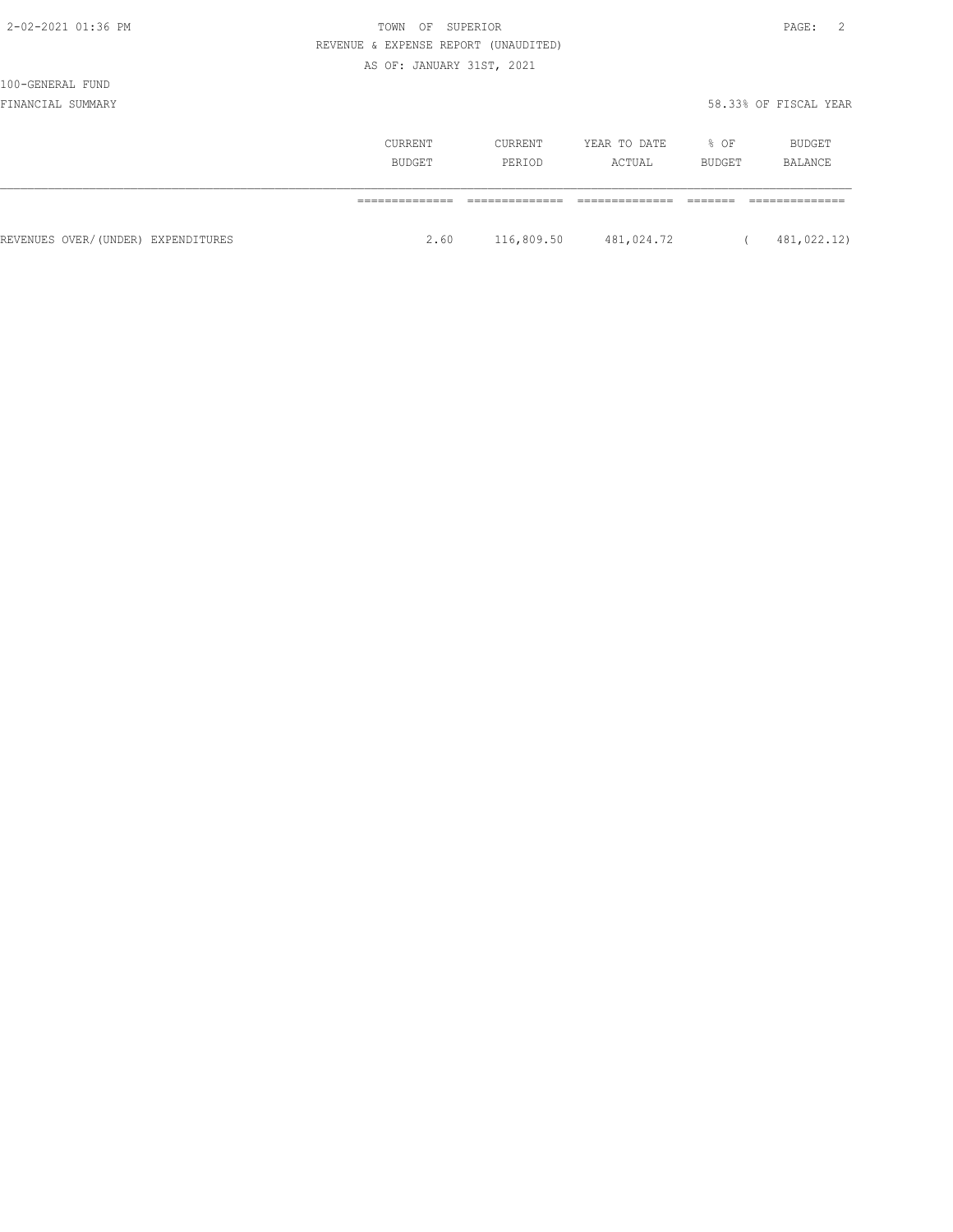|                                    | CURRENT<br><b>BUDGET</b>    | CURRENT<br>PERIOD               | YEAR TO DATE<br>ACTUAL       | % OF<br>BUDGET | BUDGET<br>BALANCE       |
|------------------------------------|-----------------------------|---------------------------------|------------------------------|----------------|-------------------------|
| REVENUE SUMMARY                    |                             |                                 |                              |                |                         |
| NON-DEPARTMENTAL                   | 19,354.00                   | 0.00                            |                              | 564.00 2.91    | 18,790.00               |
| TOTAL REVENUES                     | 19,354.00<br>============== | 0.00<br>==============          | 564.00<br>==============     | 2.91           | 18,790.00<br>========== |
| EXPENDITURE SUMMARY                |                             |                                 |                              |                |                         |
| NON-DEPARTMENTAL                   | 19,353.00                   | 6,841.42                        | 65,075.98 336.26 (45,722.98) |                |                         |
| TOTAL EXPENDITURES                 | 19,353.00                   | 6,841.42                        | 65,075.98 336.26 (45,722.98) |                |                         |
|                                    | ==============              | ==============                  | ==============               |                | ==============          |
| REVENUES OVER/(UNDER) EXPENDITURES |                             | $1.00$ ( 6,841.42) ( 64,511.98) |                              |                | 64,512.98               |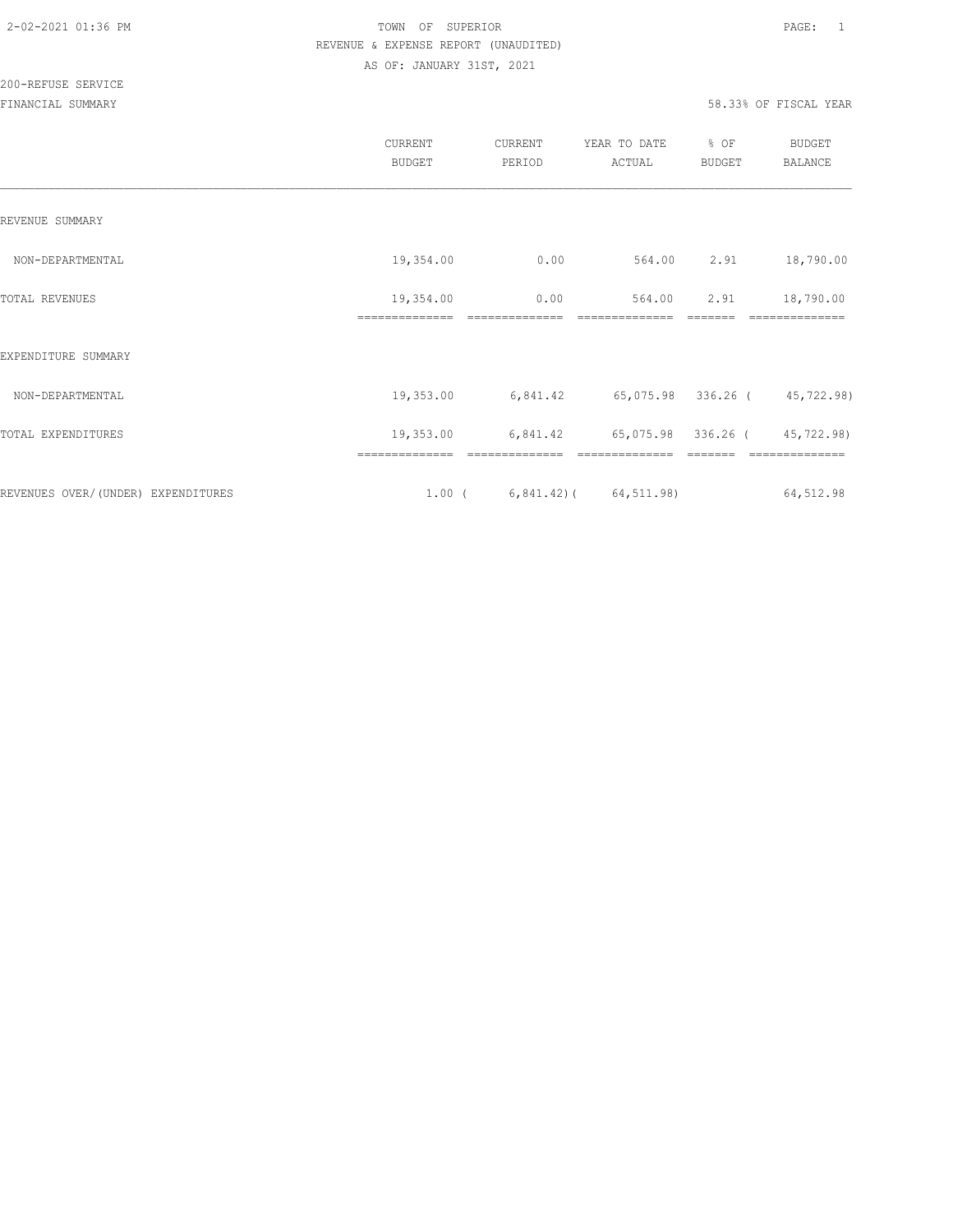#### 210-SEWER

|                                    | CURRENT<br><b>BUDGET</b>     | CURRENT<br>PERIOD                     | YEAR TO DATE<br>ACTUAL             | % OF<br>BUDGET             | <b>BUDGET</b><br>BALANCE     |
|------------------------------------|------------------------------|---------------------------------------|------------------------------------|----------------------------|------------------------------|
| REVENUE SUMMARY                    |                              |                                       |                                    |                            |                              |
| NON-DEPARTMENTAL                   |                              | 425,291.00 34,746.00 249,328.61 58.63 |                                    |                            | 175,962.39                   |
| TOTAL REVENUES                     | 425,291.00<br>============== | 34,746.00                             | 249,328.61 58.63<br>============== |                            | 175,962.39<br>==========     |
| EXPENDITURE SUMMARY                |                              |                                       |                                    |                            |                              |
| NON-DEPARTMENTAL                   |                              | 425,292.00 12,414.33 174,222.45 40.97 |                                    |                            | 251,069.55                   |
| TOTAL EXPENDITURES                 | 425,292.00                   | 12,414.33 174,222.45 40.97            |                                    |                            | 251,069.55                   |
| REVENUES OVER/(UNDER) EXPENDITURES | ==============<br>1.00)      | --------------<br>22,331.67 75,106.16 | --------------                     | --------<br>$\overline{a}$ | --------------<br>75,107.16) |
|                                    |                              |                                       |                                    |                            |                              |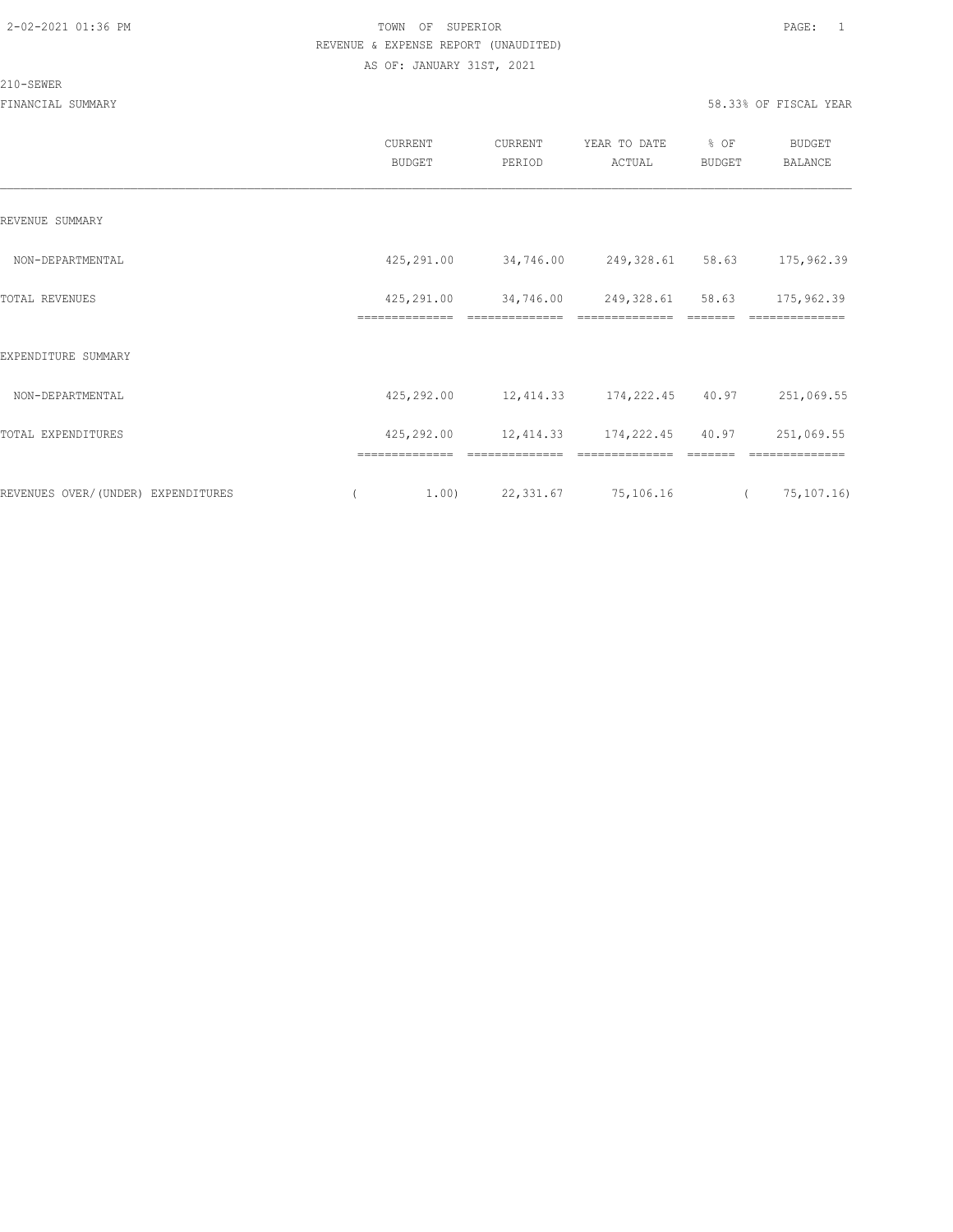#### 220-AMBULANCE

|                                     | CURRENT<br><b>BUDGET</b>     | CURRENT<br>PERIOD          | YEAR TO DATE<br>ACTUAL       | % OF<br>BUDGET | <b>BUDGET</b><br><b>BALANCE</b> |
|-------------------------------------|------------------------------|----------------------------|------------------------------|----------------|---------------------------------|
| REVENUE SUMMARY                     |                              |                            |                              |                |                                 |
| NON-DEPARTMENTAL                    | 470,400.00                   |                            | 1,861.34 165,491.01 35.18    |                | 304,908.99                      |
| TOTAL REVENUES                      | 470,400.00<br>============== | 1,861.34<br>============== | 165,491.01<br>============== | 35.18          | 304,908.99                      |
| EXPENDITURE SUMMARY                 |                              |                            |                              |                |                                 |
| NON-DEPARTMENTAL                    | 470,400.00                   | 37,684.48                  | 268,785.18                   | 57.14          | 201,614.82                      |
| TOTAL EXPENDITURES                  | 470,400.00                   |                            | 37,684.48 268,785.18 57.14   |                | 201,614.82                      |
|                                     |                              |                            |                              |                |                                 |
| REVENUES OVER/ (UNDER) EXPENDITURES | $0.00$ (                     |                            | $35,823.14$ ( $103,294.17$ ) |                | 103,294.17                      |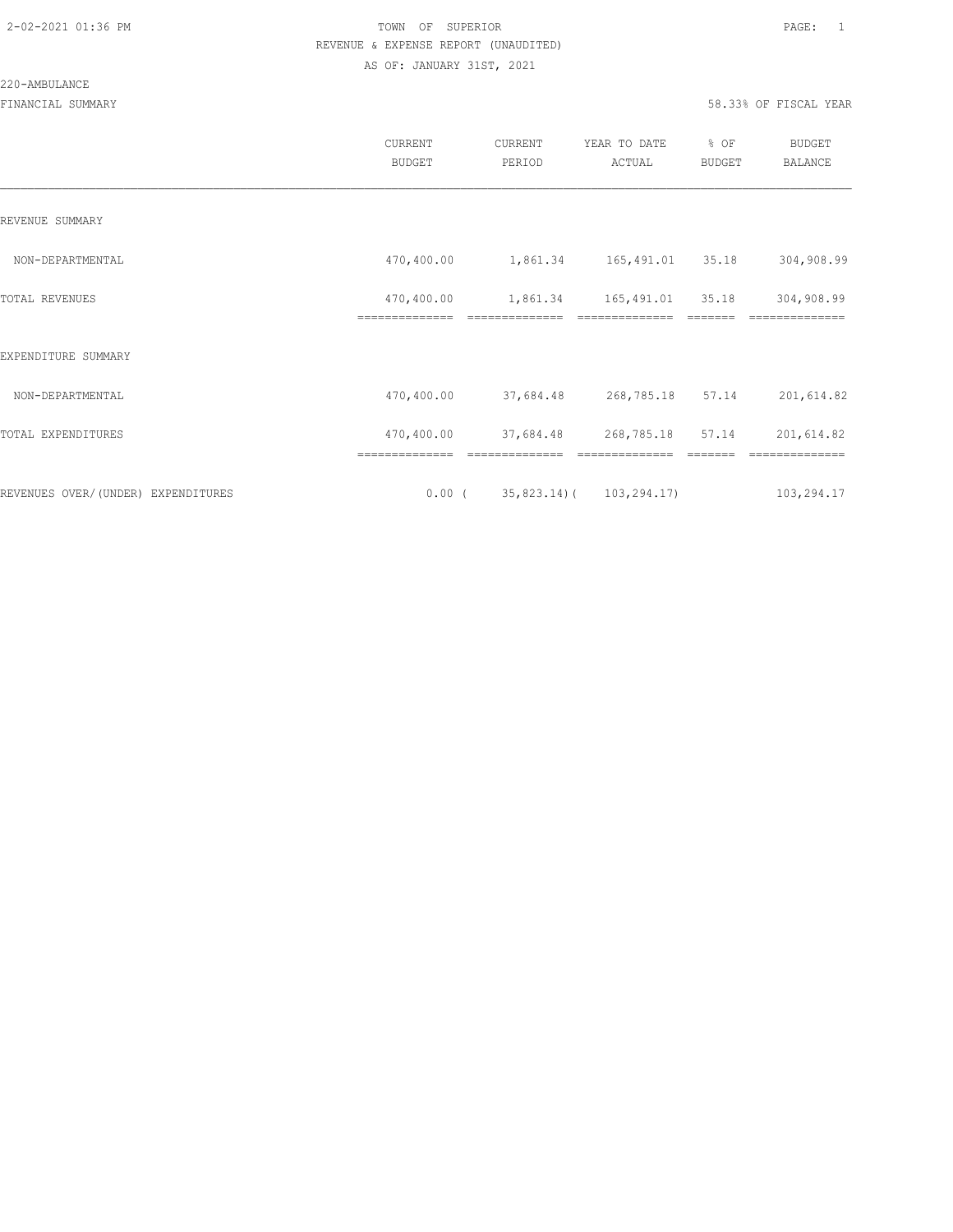#### 230-CEMETARY

|                                    | CURRENT<br><b>BUDGET</b> | CURRENT<br>PERIOD | YEAR TO DATE<br>ACTUAL | % OF<br>BUDGET | BUDGET<br><b>BALANCE</b> |
|------------------------------------|--------------------------|-------------------|------------------------|----------------|--------------------------|
| REVENUE SUMMARY                    |                          |                   |                        |                |                          |
| NON-DEPARTMENTAL                   | 17,150.00                | 2,100.00          | 17,900.00 104.37 (     |                | 750.00)                  |
| TOTAL REVENUES                     | 17,150.00                | 2,100.00          | 17,900.00 104.37 (     |                | $750.00$ )<br>---------- |
| EXPENDITURE SUMMARY                |                          |                   |                        |                |                          |
| NON-DEPARTMENTAL                   | 17,149.00                | 295.54            | 9,219.13 53.76         |                | 7,929.87                 |
| TOTAL EXPENDITURES                 | 17,149.00                | 295.54            | 9,219.13               | 53.76          | 7,929.87                 |
|                                    |                          |                   |                        |                |                          |
| REVENUES OVER/(UNDER) EXPENDITURES | 1.00                     | 1,804.46          | 8,680.87               | $\sqrt{2}$     | 8,679.87)                |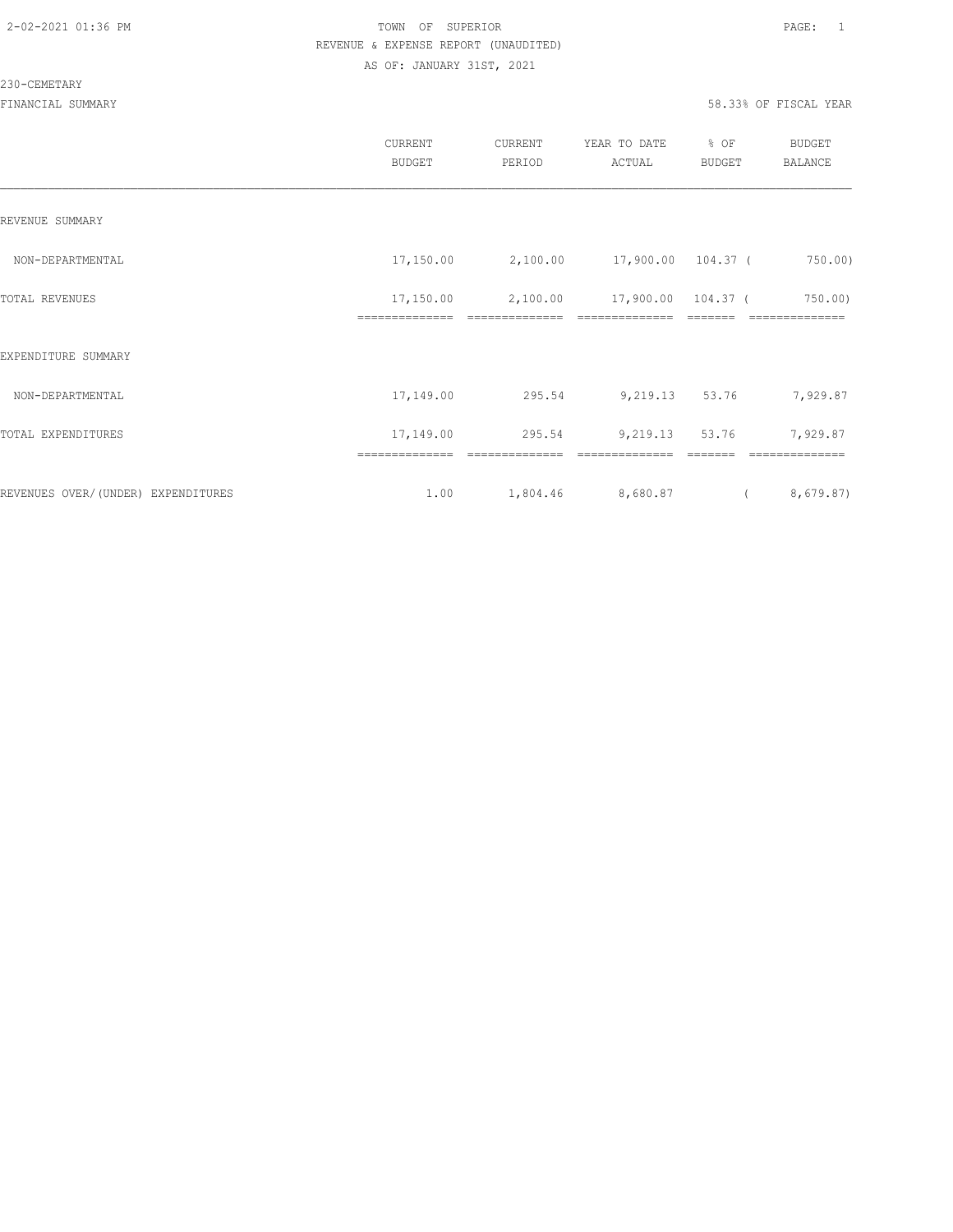# 300-HIGHWAY USERS REVENUE

|                                     | <b>CURRENT</b><br><b>BUDGET</b> | CURRENT<br>PERIOD               | YEAR TO DATE<br>ACTUAL                               | % OF<br>BUDGET | BUDGET<br><b>BALANCE</b>     |
|-------------------------------------|---------------------------------|---------------------------------|------------------------------------------------------|----------------|------------------------------|
| REVENUE SUMMARY                     |                                 |                                 |                                                      |                |                              |
| NON-DEPARTMENTAL                    | 889,416.00                      | 22, 258. 26 151, 468. 62 17. 03 |                                                      |                | 737,947.38                   |
| TOTAL REVENUES                      | 889,416.00<br>==============    | ==============                  | 22, 258. 26   151, 468. 62   17.03<br>============== |                | 737,947.38<br>============== |
| EXPENDITURE SUMMARY                 |                                 |                                 |                                                      |                |                              |
| NON-DEPARTMENTAL                    | 889,416.00                      | 15,585.47 175,048.05 19.68      |                                                      |                | 714,367.95                   |
| TOTAL EXPENDITURES                  | 889,416.00                      |                                 | 15,585.47 175,048.05 19.68                           |                | 714,367.95                   |
| REVENUES OVER/ (UNDER) EXPENDITURES | ==============<br>0.00          | 6,672.79 (23,579.43)            |                                                      |                | 23,579.43                    |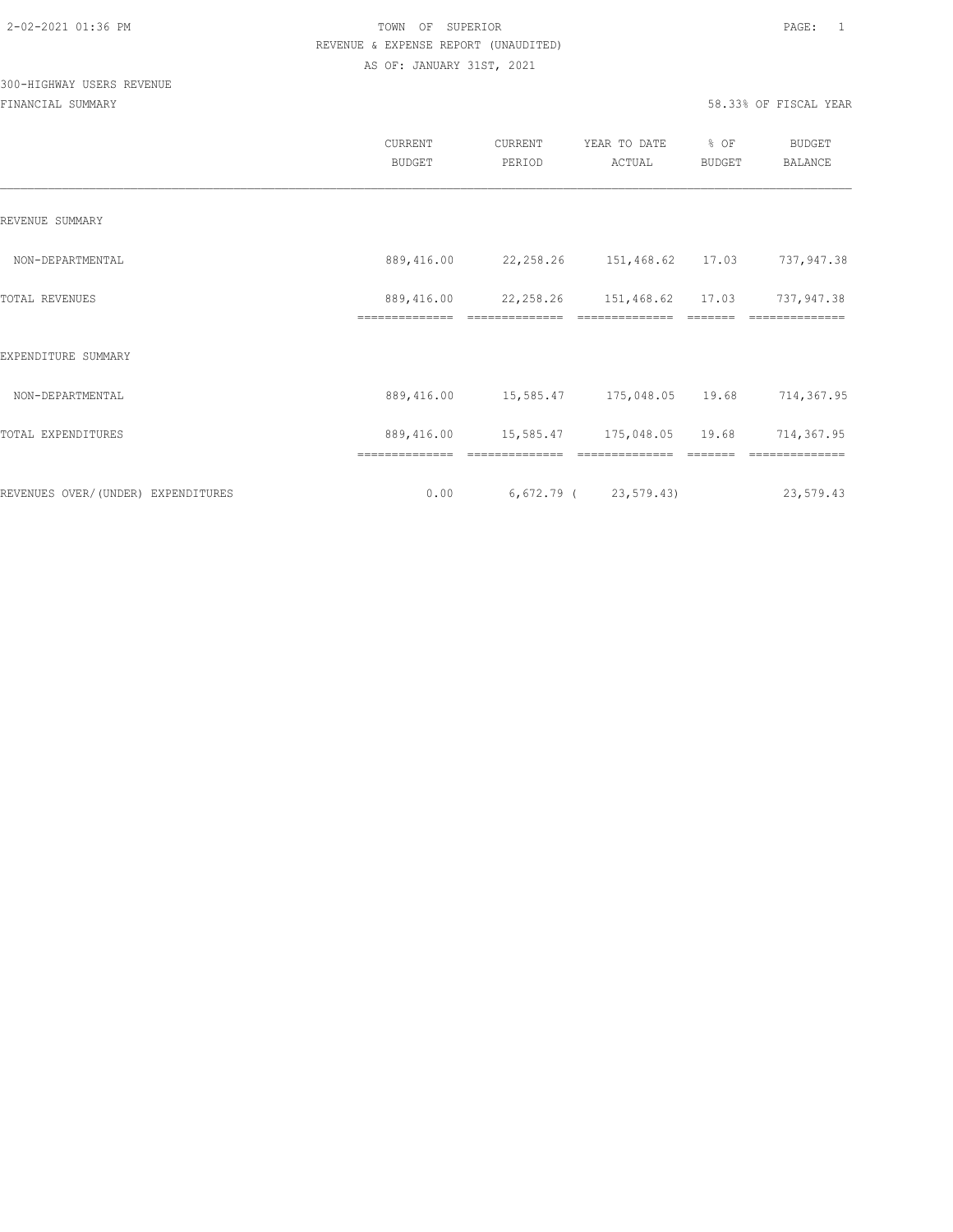#### 310-EXCISE TAX

|                                    | CURRENT<br><b>BUDGET</b>     | CURRENT<br>PERIOD                  | YEAR TO DATE<br>ACTUAL | % OF<br>BUDGET | <b>BUDGET</b><br>BALANCE |
|------------------------------------|------------------------------|------------------------------------|------------------------|----------------|--------------------------|
| REVENUE SUMMARY                    |                              |                                    |                        |                |                          |
| NON-DEPARTMENTAL                   | 202,604.00                   | 0.00                               | 74,711.34              | 36.88          | 127,892.66               |
| TOTAL REVENUES                     | 202,604.00<br>============== | 0.00                               | 74,711.34              | 36.88          | 127,892.66               |
| EXPENDITURE SUMMARY                |                              |                                    |                        |                |                          |
| NON-DEPARTMENTAL                   | 202,604.00                   | 11,572.86                          | 96,856.13              | 47.81          | 105,747.87               |
| TOTAL EXPENDITURES                 | 202,604.00                   | 11,572.86                          | 96,856.13 47.81        |                | 105,747.87               |
|                                    |                              |                                    |                        |                |                          |
| REVENUES OVER/(UNDER) EXPENDITURES |                              | $0.00$ ( 11, 572.86) ( 22, 144.79) |                        |                | 22, 144.79               |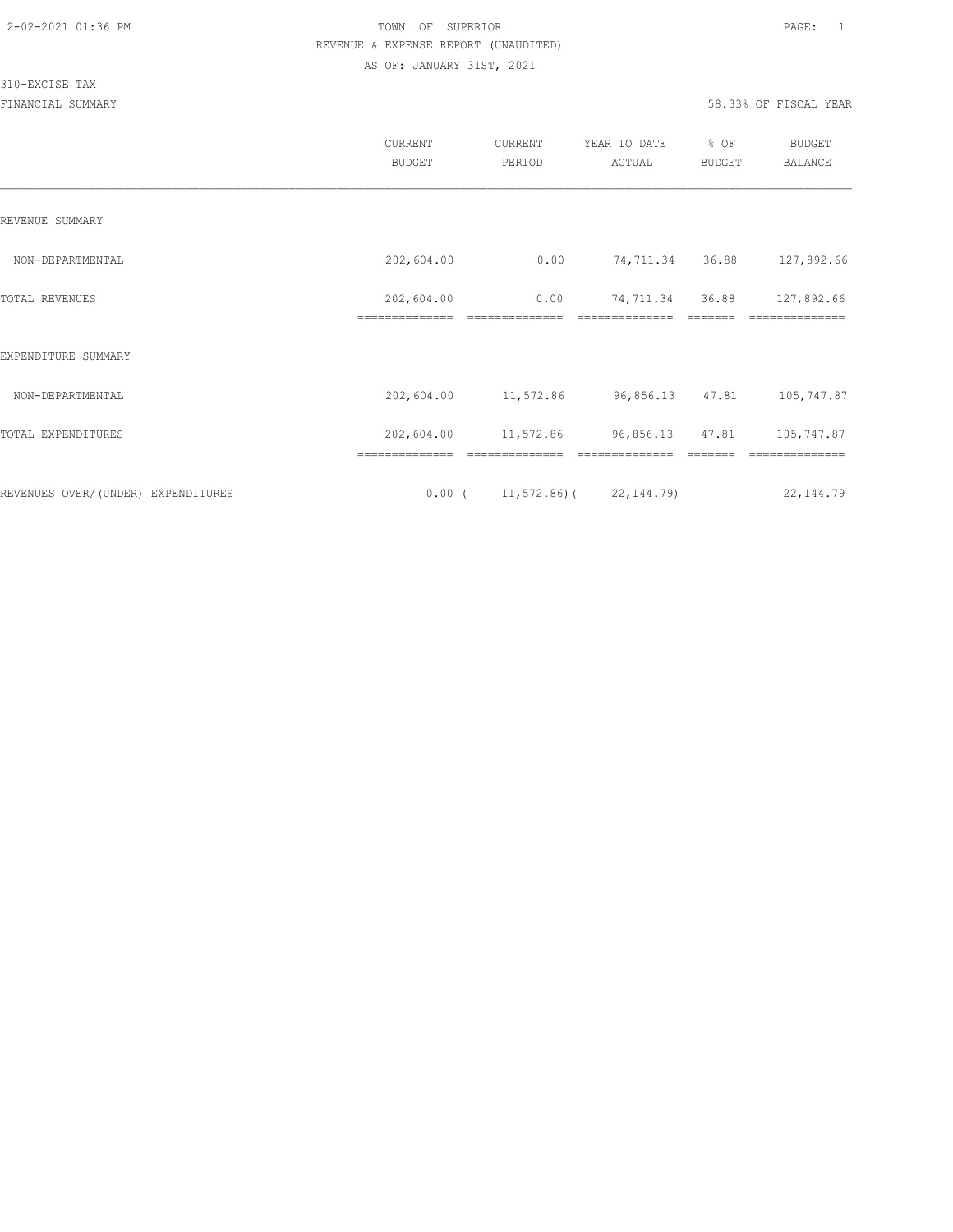# 320-LOCAL TRANS ASSISTANCE

|                                    | <b>CURRENT</b><br>BUDGET | CURRENT<br>PERIOD | YEAR TO DATE<br>ACTUAL | % OF<br>BUDGET | BUDGET<br>BALANCE |
|------------------------------------|--------------------------|-------------------|------------------------|----------------|-------------------|
| REVENUE SUMMARY                    |                          |                   |                        |                |                   |
| NON-DEPARTMENTAL                   | 0.00                     | 0.00              | 0.00                   | 0.00           | 0.00              |
| TOTAL REVENUES                     | 0.00                     | 0.00              | 0.00                   | 0.00           | 0.00              |
| EXPENDITURE SUMMARY                |                          |                   |                        |                |                   |
| NON-DEPARTMENTAL                   | 0.00                     | 0.00              | 0.00                   | 0.00           | 0.00              |
| TOTAL EXPENDITURES                 | 0.00                     | 0.00              | 0.00                   | 0.00           | 0.00              |
| REVENUES OVER/(UNDER) EXPENDITURES | 0.00                     | 0.00              | 0.00                   |                | =======<br>0.00   |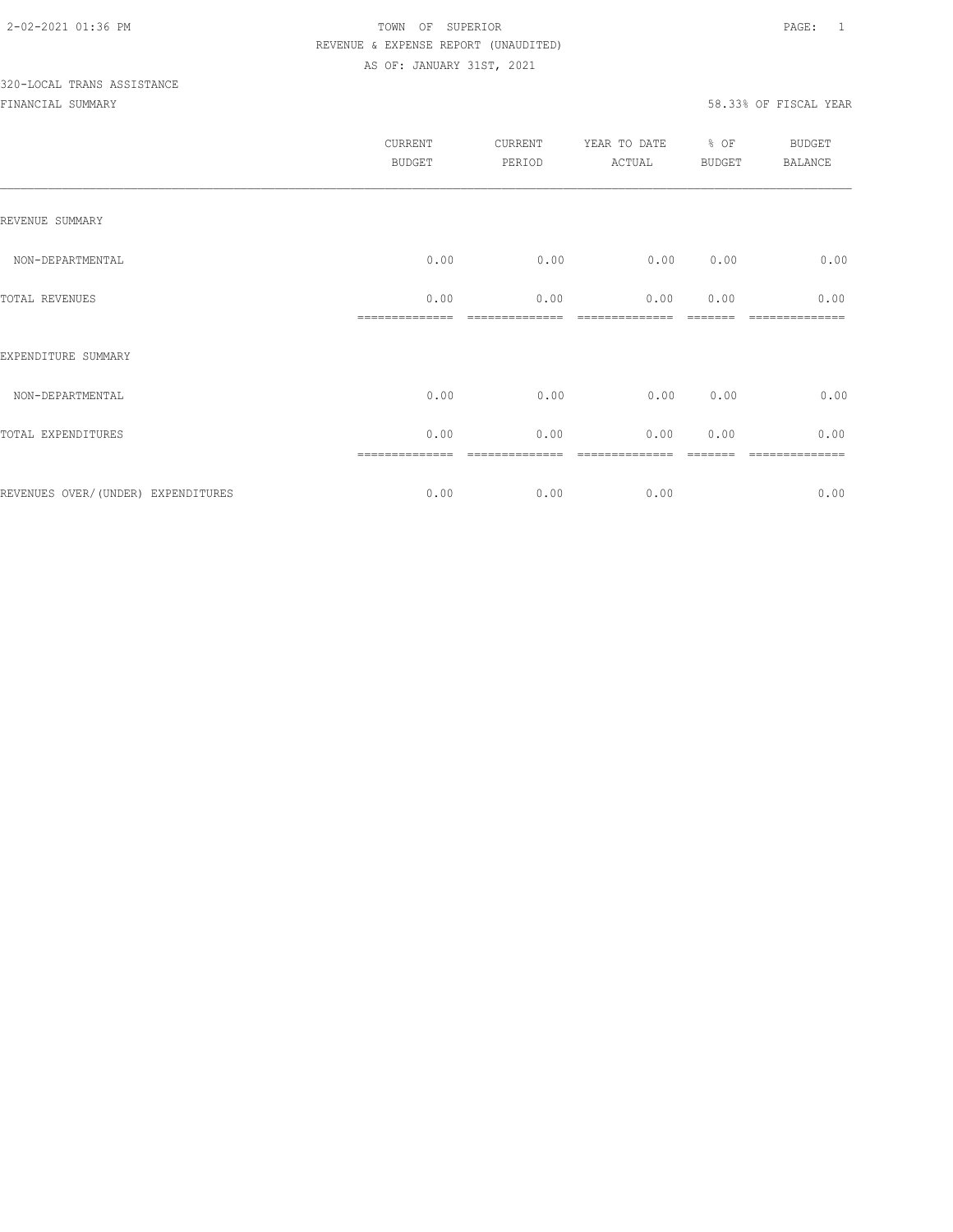#### 400-GADA BOND

|                                    | <b>CURRENT</b><br><b>BUDGET</b> | <b>CURRENT</b><br>PERIOD | YEAR TO DATE<br>ACTUAL | % OF<br><b>BUDGET</b> | BUDGET<br><b>BALANCE</b> |
|------------------------------------|---------------------------------|--------------------------|------------------------|-----------------------|--------------------------|
| REVENUE SUMMARY                    |                                 |                          |                        |                       |                          |
| NON-DEPARTMENTAL                   | 0.00                            | 0.00                     | 0.00                   | 0.00                  | 0.00                     |
| TOTAL REVENUES                     | 0.00                            | 0.00                     | 0.00                   | 0.00                  | 0.00                     |
| EXPENDITURE SUMMARY                |                                 |                          |                        |                       |                          |
| NON-DEPARTMENTAL                   | 0.00                            | 0.00                     | 0.00                   | 0.00                  | 0.00                     |
| TOTAL EXPENDITURES                 | 0.00                            | 0.00                     | 0.00                   | 0.00                  | 0.00                     |
| REVENUES OVER/(UNDER) EXPENDITURES | 0.00                            | 0.00                     | 0.00                   |                       | =======<br>0.00          |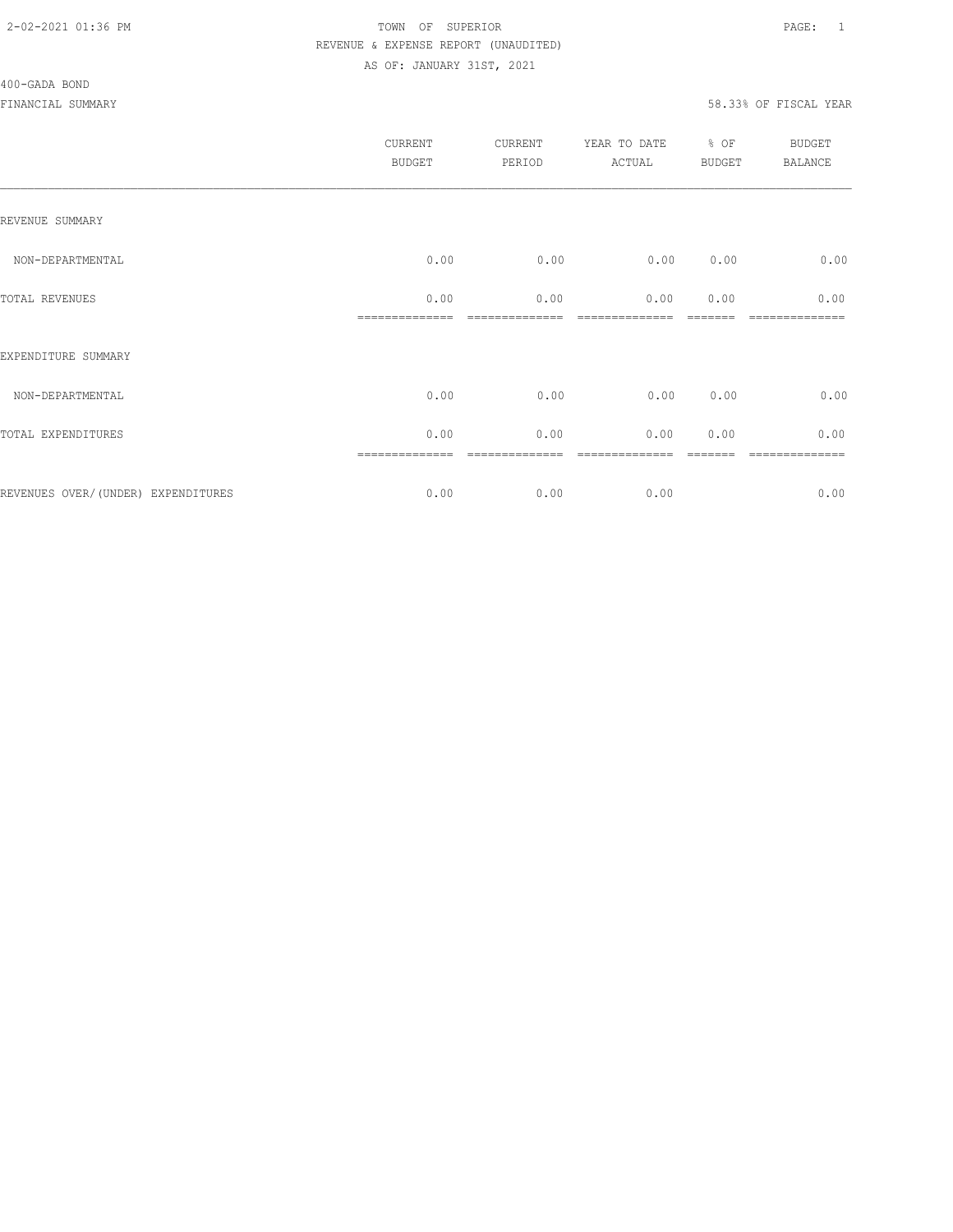#### 410-MPC BOND

|                                    | CURRENT<br><b>BUDGET</b> | CURRENT<br>PERIOD | YEAR TO DATE<br>ACTUAL | % OF<br><b>BUDGET</b> | BUDGET<br><b>BALANCE</b> |
|------------------------------------|--------------------------|-------------------|------------------------|-----------------------|--------------------------|
| REVENUE SUMMARY                    |                          |                   |                        |                       |                          |
| NON-DEPARTMENTAL                   | 0.00                     | 0.00              | 0.00                   | 0.00                  | 0.00                     |
| TOTAL REVENUES                     | 0.00                     | 0.00              | 0.00                   | 0.00                  | 0.00                     |
| EXPENDITURE SUMMARY                |                          |                   |                        |                       |                          |
| NON-DEPARTMENTAL                   | 0.00                     | 0.00              |                        | $3,015.61$ 0.00 (     | 3,015.61)                |
| TOTAL EXPENDITURES                 | 0.00                     | 0.00              | 3,015.61               |                       | $0.00$ ( 3,015.61)       |
| REVENUES OVER/(UNDER) EXPENDITURES | 0.00                     | $0.00$ (          | 3,015.61)              |                       | 3,015.61                 |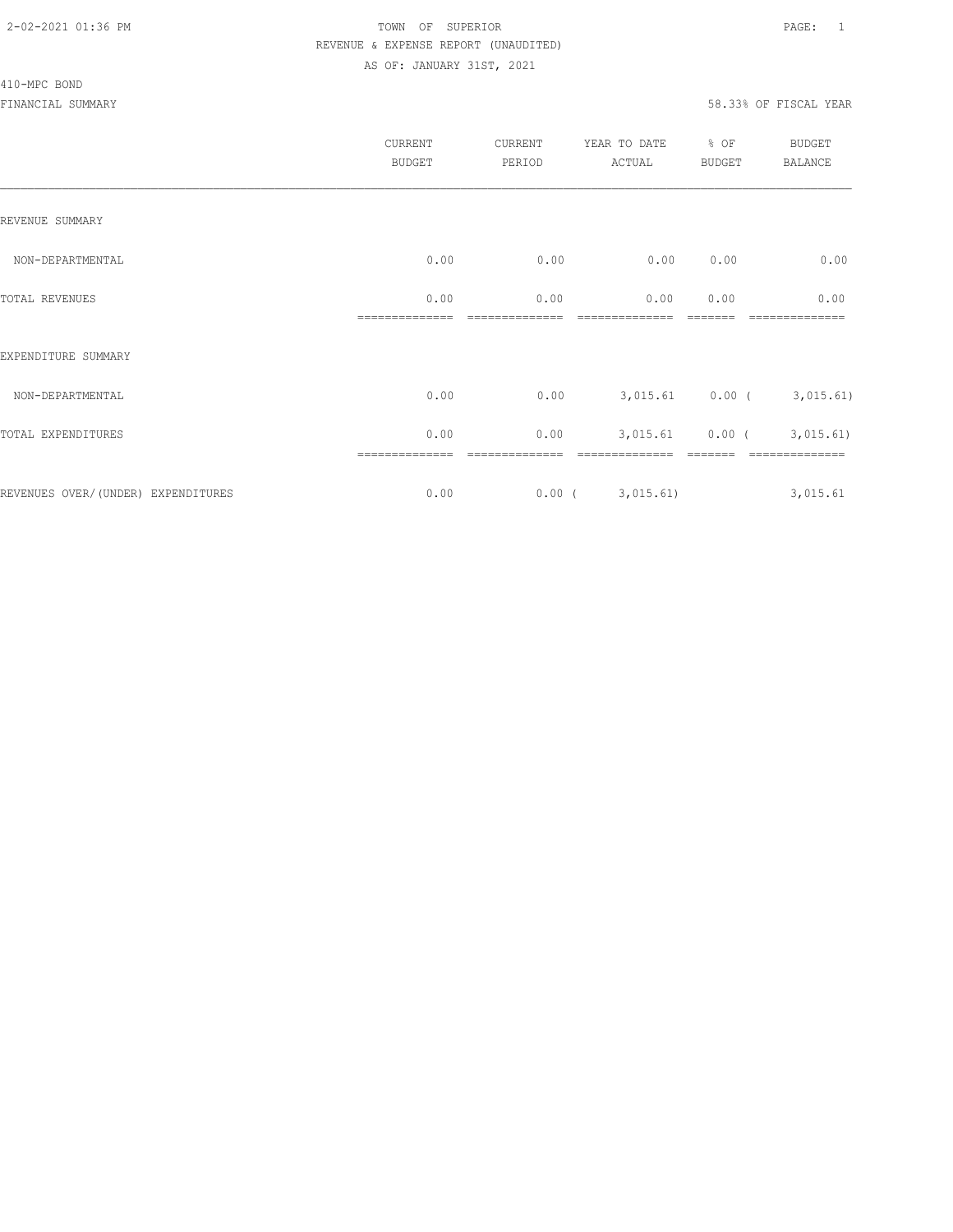#### 500-GRANTS

|                           | <b>CURRENT</b>                 | <b>CURRENT</b> | YEAR TO DATE                                                                                                                                                                                                                                                                                                                                                                                                                                                                                       | % OF           | <b>BUDGET</b>  |
|---------------------------|--------------------------------|----------------|----------------------------------------------------------------------------------------------------------------------------------------------------------------------------------------------------------------------------------------------------------------------------------------------------------------------------------------------------------------------------------------------------------------------------------------------------------------------------------------------------|----------------|----------------|
|                           | <b>BUDGET</b>                  | PERIOD         | ACTUAL                                                                                                                                                                                                                                                                                                                                                                                                                                                                                             | <b>BUDGET</b>  | <b>BALANCE</b> |
| REVENUE SUMMARY           |                                |                |                                                                                                                                                                                                                                                                                                                                                                                                                                                                                                    |                |                |
| NON-DEPARTMENTAL          | 1,381,382.00                   | 0.00           | 0.00                                                                                                                                                                                                                                                                                                                                                                                                                                                                                               | 0.00           | 1,381,382.00   |
| POLICE GRANTS             | 0.00                           | 0.00           | 0.00                                                                                                                                                                                                                                                                                                                                                                                                                                                                                               | 0.00           | 0.00           |
| FIRE GRANTS               | 0.00                           | 0.00           | 0.00                                                                                                                                                                                                                                                                                                                                                                                                                                                                                               | 0.00           | 0.00           |
| RECREATION GRANTS         | 0.00                           | 0.00           | 0.00                                                                                                                                                                                                                                                                                                                                                                                                                                                                                               | 0.00           | 0.00           |
| CDBG 153-09 MAGMA CLUB    | 0.00                           | 0.00           | 0.00                                                                                                                                                                                                                                                                                                                                                                                                                                                                                               | 0.00           | 0.00           |
| DEPT OF COMM-STIMULUS     | 0.00                           | 0.00           | 0.00                                                                                                                                                                                                                                                                                                                                                                                                                                                                                               | 0.00           | 0.00           |
| PINAL COUNTY-STIMULUS     | 0.00                           | 0.00           | 0.00                                                                                                                                                                                                                                                                                                                                                                                                                                                                                               | 0.00           | 0.00           |
| AZ DEPT OF HOMELAND SRTY  | 0.00                           | 0.00           | 0.00                                                                                                                                                                                                                                                                                                                                                                                                                                                                                               | 0.00           | 0.00           |
| GOHS GRANT                | 0.00                           | 0.00           | 0.00                                                                                                                                                                                                                                                                                                                                                                                                                                                                                               | 0.00           | 0.00           |
| ENERGY EFFICIENCY GRANT   | 0.00                           | 0.00           | 0.00                                                                                                                                                                                                                                                                                                                                                                                                                                                                                               | 0.00           | 0.00           |
| TTAC GRANT                | 0.00                           | 0.00           | 0.00                                                                                                                                                                                                                                                                                                                                                                                                                                                                                               | 0.00           | 0.00           |
| CDBG 2011 WWTP            | 0.00                           | 0.00           | 0.00                                                                                                                                                                                                                                                                                                                                                                                                                                                                                               | 0.00           | 0.00           |
| PSSP GRANT                | 0.00                           | 0.00           | 0.00                                                                                                                                                                                                                                                                                                                                                                                                                                                                                               | 0.00           | 0.00           |
| RESOLUTION COPPER GIVING  | 0.00                           | 0.00           | 0.00                                                                                                                                                                                                                                                                                                                                                                                                                                                                                               | 0.00           | 0.00           |
| MISC                      | 0.00                           | 0.00           | 0.00                                                                                                                                                                                                                                                                                                                                                                                                                                                                                               | 0.00           | 0.00           |
| AIRPORT GRANTS            | 0.00                           | 1,000.00       | 1,000.00                                                                                                                                                                                                                                                                                                                                                                                                                                                                                           | $0.00$ (       | 1,000.00)      |
| FIRE TRUCK RESTORATION    | 0.00                           | 0.00           | 0.00                                                                                                                                                                                                                                                                                                                                                                                                                                                                                               | 0.00           | 0.00           |
| 4TH OF JULY               | 0.00                           | 0.00           | 0.00                                                                                                                                                                                                                                                                                                                                                                                                                                                                                               | 0.00           | 0.00           |
| FIREHOUSE SUBS CONTRIBUTI | 0.00                           | 0.00           | 0.00                                                                                                                                                                                                                                                                                                                                                                                                                                                                                               | 0.00           | 0.00           |
| ECONOMIC DEVELOPMENT      | 0.00                           | 0.00           | 0.00                                                                                                                                                                                                                                                                                                                                                                                                                                                                                               | 0.00           | 0.00           |
| CONTINGENCY               | 0.00                           | 0.00           | 0.00                                                                                                                                                                                                                                                                                                                                                                                                                                                                                               | 0.00           | 0.00           |
| TOTAL REVENUES            | 1,381,382.00<br>============== | 1,000.00       | 1,000.00<br>$\begin{array}{cccccccccc} \multicolumn{2}{c}{} & \multicolumn{2}{c}{} & \multicolumn{2}{c}{} & \multicolumn{2}{c}{} & \multicolumn{2}{c}{} & \multicolumn{2}{c}{} & \multicolumn{2}{c}{} & \multicolumn{2}{c}{} & \multicolumn{2}{c}{} & \multicolumn{2}{c}{} & \multicolumn{2}{c}{} & \multicolumn{2}{c}{} & \multicolumn{2}{c}{} & \multicolumn{2}{c}{} & \multicolumn{2}{c}{} & \multicolumn{2}{c}{} & \multicolumn{2}{c}{} & \multicolumn{2}{c}{} & \multicolumn{2}{c}{} & \mult$ | 0.07<br>FEEEEE | 1,380,382.00   |
| EXPENDITURE SUMMARY       |                                |                |                                                                                                                                                                                                                                                                                                                                                                                                                                                                                                    |                |                |
| NON-DEPARTMENTAL          | 1,381,382.00                   | 0.00           | 0.00                                                                                                                                                                                                                                                                                                                                                                                                                                                                                               | 0.00           | 1,381,382.00   |
| POLICE GRANTS             | 0.00                           | 0.00           | 0.00                                                                                                                                                                                                                                                                                                                                                                                                                                                                                               | 0.00           | 0.00           |
| FIRE GRANTS               | 0.00                           | 0.00           | 0.00                                                                                                                                                                                                                                                                                                                                                                                                                                                                                               | 0.00           | 0.00           |
| RECREATION GRANTS         | 0.00                           | 0.00           | 28,858.92                                                                                                                                                                                                                                                                                                                                                                                                                                                                                          | $0.00$ (       | 28,858.92)     |
| CDBG 153-09 MAGMA CLUB    | 0.00                           | 0.00           | 0.00                                                                                                                                                                                                                                                                                                                                                                                                                                                                                               | 0.00           | 0.00           |
| DEPT OF COMM-STIMULUS     | 0.00                           | 0.00           | 0.00                                                                                                                                                                                                                                                                                                                                                                                                                                                                                               | 0.00           | 0.00           |
| PINAL COUNTY-STIMULUS     | 0.00                           | 0.00           | 0.00                                                                                                                                                                                                                                                                                                                                                                                                                                                                                               | 0.00           | 0.00           |
| AZ DEPT OF HOMELAND SRTY  | 0.00                           | 0.00           | 0.00                                                                                                                                                                                                                                                                                                                                                                                                                                                                                               | 0.00           | 0.00           |
| GOHS GRANT                | 0.00                           | 0.00           | 0.00                                                                                                                                                                                                                                                                                                                                                                                                                                                                                               | 0.00           | 0.00           |
| ENERGY EFFICIENCY GRANT   | 0.00                           | 0.00           | 0.00                                                                                                                                                                                                                                                                                                                                                                                                                                                                                               | 0.00           | 0.00           |
| TTAC GRANT                | 0.00                           | 0.00           | 0.00                                                                                                                                                                                                                                                                                                                                                                                                                                                                                               | 0.00           | 0.00           |
| CDBG 2011 WWTP            | 0.00                           | 0.00           | 0.00                                                                                                                                                                                                                                                                                                                                                                                                                                                                                               | 0.00           | 0.00           |
| PSSP GRANT                | 0.00                           | 0.00           | 0.00                                                                                                                                                                                                                                                                                                                                                                                                                                                                                               | 0.00           | 0.00           |
| RESOLUTION COPPER GIVING  | 0.00                           | 0.00           | 0.00                                                                                                                                                                                                                                                                                                                                                                                                                                                                                               | 0.00           | 0.00           |
| MISC                      | 0.00                           | 0.00           | 0.00                                                                                                                                                                                                                                                                                                                                                                                                                                                                                               | 0.00           | 0.00           |
| AIRPORT GRANTS            | 0.00                           | 0.00           | 0.00                                                                                                                                                                                                                                                                                                                                                                                                                                                                                               | 0.00           | 0.00           |
| FIRE TRUCK RESTORATION    | 0.00                           | 0.00           | 0.00                                                                                                                                                                                                                                                                                                                                                                                                                                                                                               | 0.00           | 0.00           |
| 4TH OF JULY               | 0.00                           | 0.00           | 0.00                                                                                                                                                                                                                                                                                                                                                                                                                                                                                               | 0.00           | 0.00           |
| FIREHOUSE SUBS CONTRIBUTI | 0.00                           | 0.00           | 0.00                                                                                                                                                                                                                                                                                                                                                                                                                                                                                               | 0.00           | 0.00           |
| ECONOMIC DEVELOPMENT      | 0.00                           | 0.00           | 0.00                                                                                                                                                                                                                                                                                                                                                                                                                                                                                               | 0.00           | 0.00           |
|                           |                                |                |                                                                                                                                                                                                                                                                                                                                                                                                                                                                                                    |                |                |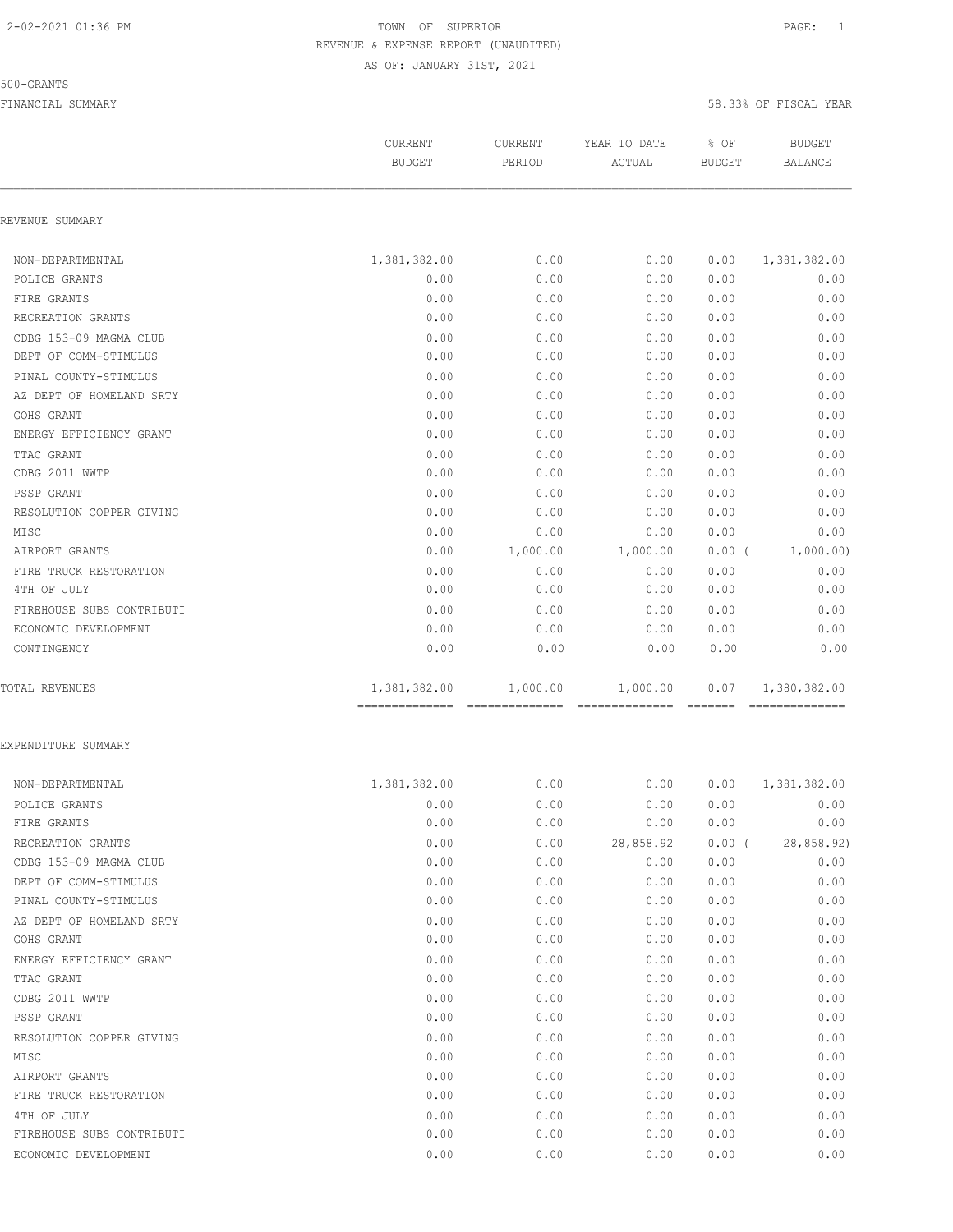500-GRANTS

|                                    | CURRENT<br>BUDGET | CURRENT<br>PERIOD | YEAR TO DATE<br>ACTUAL | % OF<br>BUDGET | <b>BUDGET</b><br>BALANCE |
|------------------------------------|-------------------|-------------------|------------------------|----------------|--------------------------|
| CONTINGENCY                        | 0.00              | 0.00              | 0.00                   | 0.00           | 0.00                     |
| TOTAL EXPENDITURES                 | 1,381,382.00      | 0.00              | 28,858.92              | 2.09           | 1,352,523.08             |
|                                    |                   |                   |                        |                |                          |
| REVENUES OVER/(UNDER) EXPENDITURES | 0.00              | $1,000.00$ (      | 27,858.92)             |                | 27,858.92                |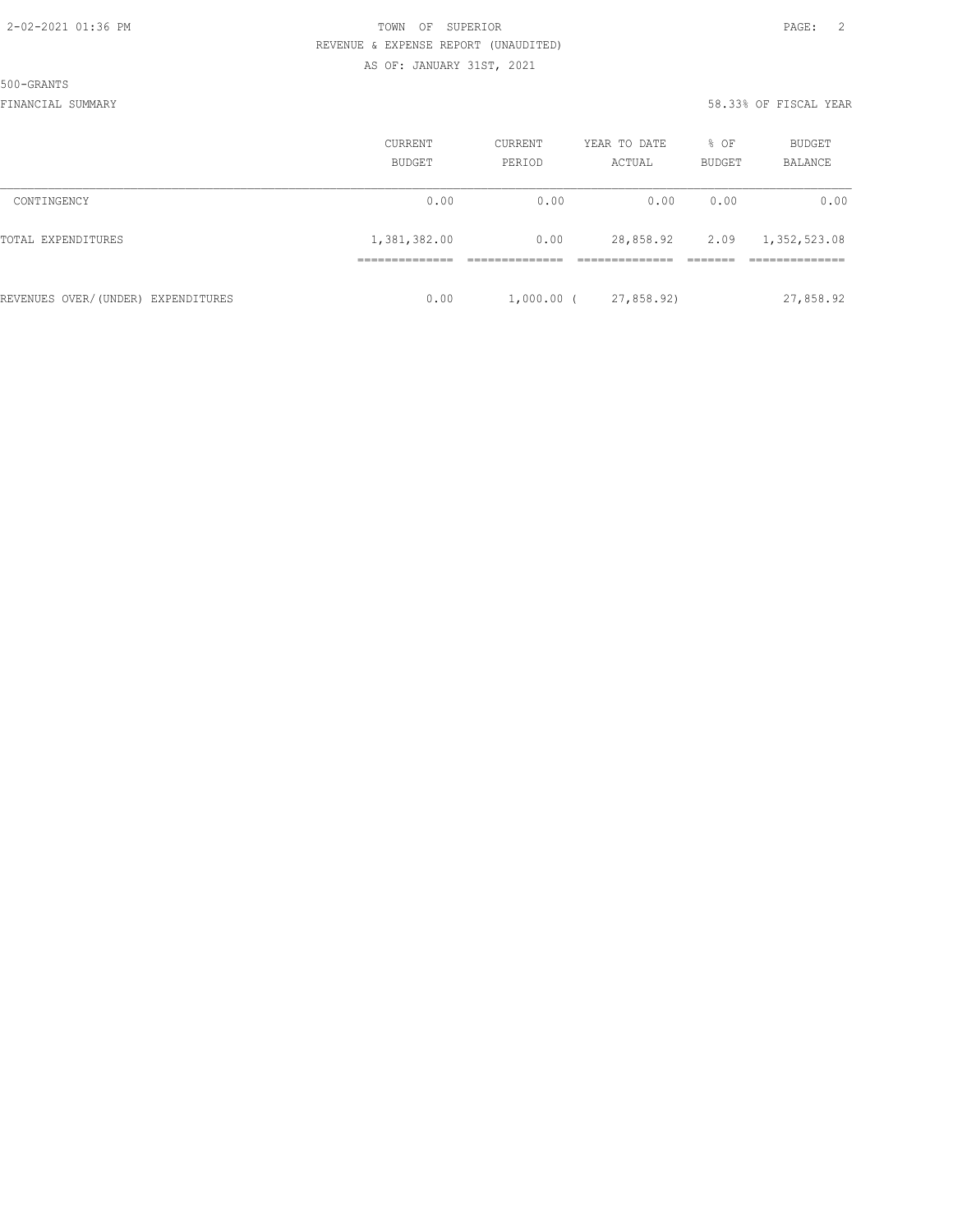# 510-Emergency Services

|                                    | CURRENT<br><b>BUDGET</b> | CURRENT<br>PERIOD | YEAR TO DATE<br>ACTUAL                      | % OF<br>BUDGET | <b>BUDGET</b><br><b>BALANCE</b> |
|------------------------------------|--------------------------|-------------------|---------------------------------------------|----------------|---------------------------------|
| REVENUE SUMMARY                    |                          |                   |                                             |                |                                 |
| NON-DEPARTMENTAL                   | 0.00                     | 0.00              | 0.00                                        | 0.00           | 0.00                            |
| RC EMERGENCY SERV-FIRE             | 0.00                     |                   | 128,500.00    128,500.00                    | $0.00$ (       | 128,500.00)                     |
| RC EMERGENCY SERV-POLICE           | 200,000.00               | 71,500.00         | 135,557.80                                  | 67.78          | 64,442.20                       |
| <b>TOTAL REVENUES</b>              | 200,000.00               |                   | 200,000.00 264,057.80 132.03 (              |                | 64,057.80)                      |
| EXPENDITURE SUMMARY                |                          |                   |                                             |                |                                 |
| RC EMERGENCY SERV-FIRE             |                          |                   | 128,500.00 242.96 81,366.27 63.32 47,133.73 |                |                                 |
| RC EMERGENCY SERV-POLICE           | 71,500.00                | 0.00              |                                             |                | 114,588.25 160.26 (43,088.25)   |
| TOTAL EXPENDITURES                 | 200,000.00               | 242.96            | 195,954.52 97.98                            |                | 4,045.48                        |
| REVENUES OVER/(UNDER) EXPENDITURES | 0.00                     | 199,757.04        | 68,103.28                                   |                | (68, 103, 28)                   |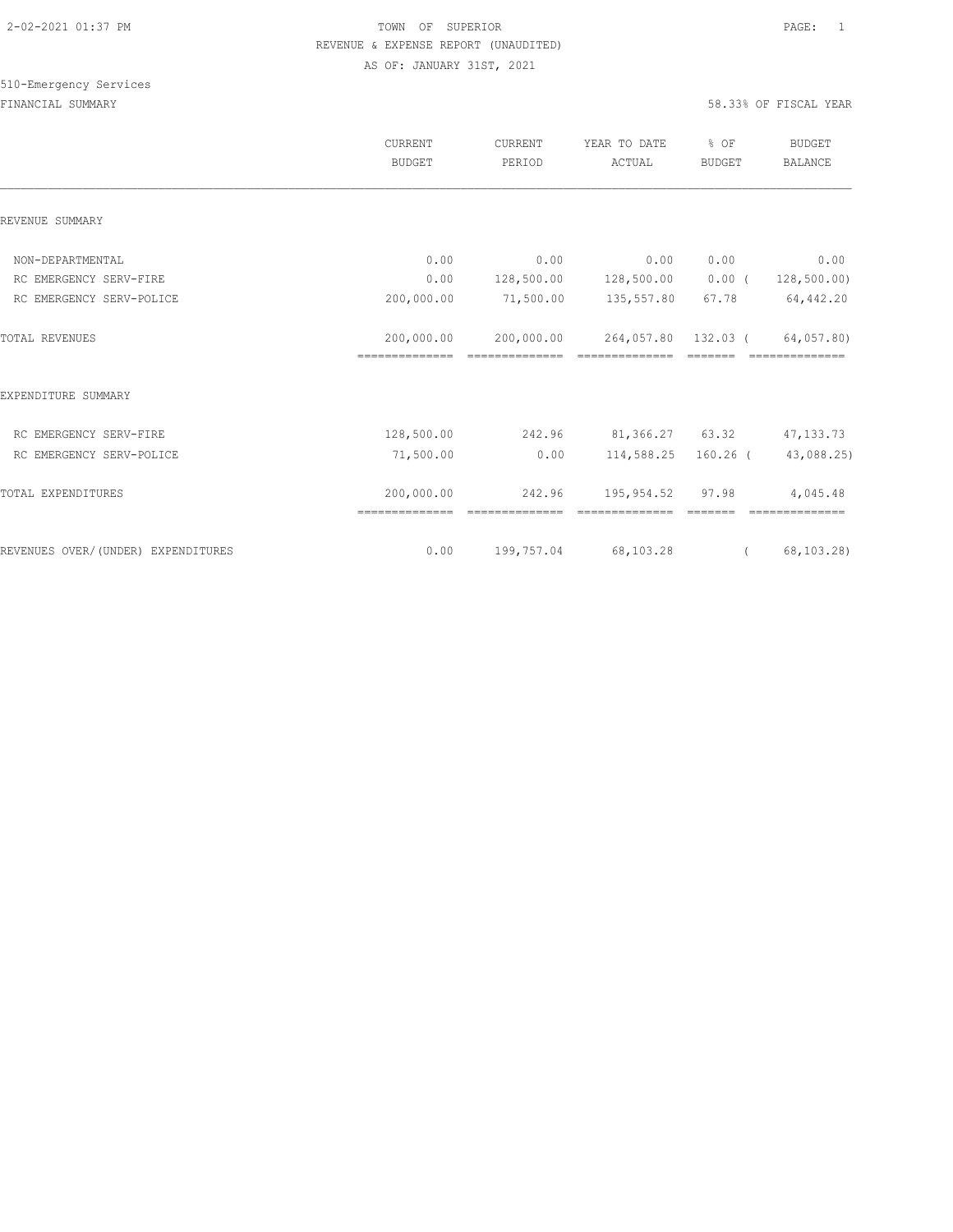|                                    | <b>CURRENT</b><br><b>BUDGET</b> | CURRENT<br>PERIOD      | YEAR TO DATE<br>ACTUAL                                                                                                                                                                                                                                                                                                                                                                                                                                                                                                                                 | % OF<br><b>BUDGET</b> | <b>BUDGET</b><br><b>BALANCE</b>                                                                                                                                                                                                                                                                                                                                                                                                                                                              |
|------------------------------------|---------------------------------|------------------------|--------------------------------------------------------------------------------------------------------------------------------------------------------------------------------------------------------------------------------------------------------------------------------------------------------------------------------------------------------------------------------------------------------------------------------------------------------------------------------------------------------------------------------------------------------|-----------------------|----------------------------------------------------------------------------------------------------------------------------------------------------------------------------------------------------------------------------------------------------------------------------------------------------------------------------------------------------------------------------------------------------------------------------------------------------------------------------------------------|
| REVENUE SUMMARY                    |                                 |                        |                                                                                                                                                                                                                                                                                                                                                                                                                                                                                                                                                        |                       |                                                                                                                                                                                                                                                                                                                                                                                                                                                                                              |
| MAYOR & COUNCIL                    | 1,200,000.00                    | 0.00                   | 0.00                                                                                                                                                                                                                                                                                                                                                                                                                                                                                                                                                   | 0.00                  | 1,200,000.00                                                                                                                                                                                                                                                                                                                                                                                                                                                                                 |
| RECREATION                         | 0.00                            | 0.00                   | 0.00                                                                                                                                                                                                                                                                                                                                                                                                                                                                                                                                                   | 0.00                  | 0.00                                                                                                                                                                                                                                                                                                                                                                                                                                                                                         |
| ECONOMIC DEVELOPMENT               | 275,000.00                      | 0.00                   | 0.00                                                                                                                                                                                                                                                                                                                                                                                                                                                                                                                                                   | 0.00                  | 275,000.00                                                                                                                                                                                                                                                                                                                                                                                                                                                                                   |
| <b>TOTAL REVENUES</b>              | 1,475,000.00<br>==============  | 0.00<br>============== | 0.00<br>==============                                                                                                                                                                                                                                                                                                                                                                                                                                                                                                                                 | 0.00                  | 1,475,000.00<br>==============                                                                                                                                                                                                                                                                                                                                                                                                                                                               |
| EXPENDITURE SUMMARY                |                                 |                        |                                                                                                                                                                                                                                                                                                                                                                                                                                                                                                                                                        |                       |                                                                                                                                                                                                                                                                                                                                                                                                                                                                                              |
| MAYOR & COUNCIL                    | 1,200,000.00 11,826.20          |                        | 72,711.05                                                                                                                                                                                                                                                                                                                                                                                                                                                                                                                                              |                       | $6.06$ $1,127,288.95$                                                                                                                                                                                                                                                                                                                                                                                                                                                                        |
| RECREATION                         | 0.00                            | 0.00                   | 300.00                                                                                                                                                                                                                                                                                                                                                                                                                                                                                                                                                 |                       | 300.00)<br>$0.00$ (                                                                                                                                                                                                                                                                                                                                                                                                                                                                          |
| ECONOMIC DEVELOPMENT               | 275,000.00                      | 0.00                   | 139,250.00                                                                                                                                                                                                                                                                                                                                                                                                                                                                                                                                             | 50.64                 | 135,750.00                                                                                                                                                                                                                                                                                                                                                                                                                                                                                   |
| TOTAL EXPENDITURES                 | --------------- --------------  |                        | 1,475,000.00   11,826.20   212,261.05   14.39   1,262,738.95<br>$\begin{array}{cccccccccc} \multicolumn{2}{c}{} & \multicolumn{2}{c}{} & \multicolumn{2}{c}{} & \multicolumn{2}{c}{} & \multicolumn{2}{c}{} & \multicolumn{2}{c}{} & \multicolumn{2}{c}{} & \multicolumn{2}{c}{} & \multicolumn{2}{c}{} & \multicolumn{2}{c}{} & \multicolumn{2}{c}{} & \multicolumn{2}{c}{} & \multicolumn{2}{c}{} & \multicolumn{2}{c}{} & \multicolumn{2}{c}{} & \multicolumn{2}{c}{} & \multicolumn{2}{c}{} & \multicolumn{2}{c}{} & \multicolumn{2}{c}{} & \mult$ |                       | $\begin{array}{c} \multicolumn{2}{c} {\textbf{1}} & \multicolumn{2}{c} {\textbf{2}} & \multicolumn{2}{c} {\textbf{3}} & \multicolumn{2}{c} {\textbf{4}} \\ \multicolumn{2}{c} {\textbf{5}} & \multicolumn{2}{c} {\textbf{6}} & \multicolumn{2}{c} {\textbf{7}} & \multicolumn{2}{c} {\textbf{8}} & \multicolumn{2}{c} {\textbf{9}} \\ \multicolumn{2}{c} {\textbf{6}} & \multicolumn{2}{c} {\textbf{7}} & \multicolumn{2}{c} {\textbf{8}} & \multicolumn{2}{c} {\textbf{9}} & \multicolumn{$ |
| REVENUES OVER/(UNDER) EXPENDITURES |                                 |                        | $0.00$ ( $11,826.20$ ) ( $212,261.05$ )                                                                                                                                                                                                                                                                                                                                                                                                                                                                                                                |                       | 212,261.05                                                                                                                                                                                                                                                                                                                                                                                                                                                                                   |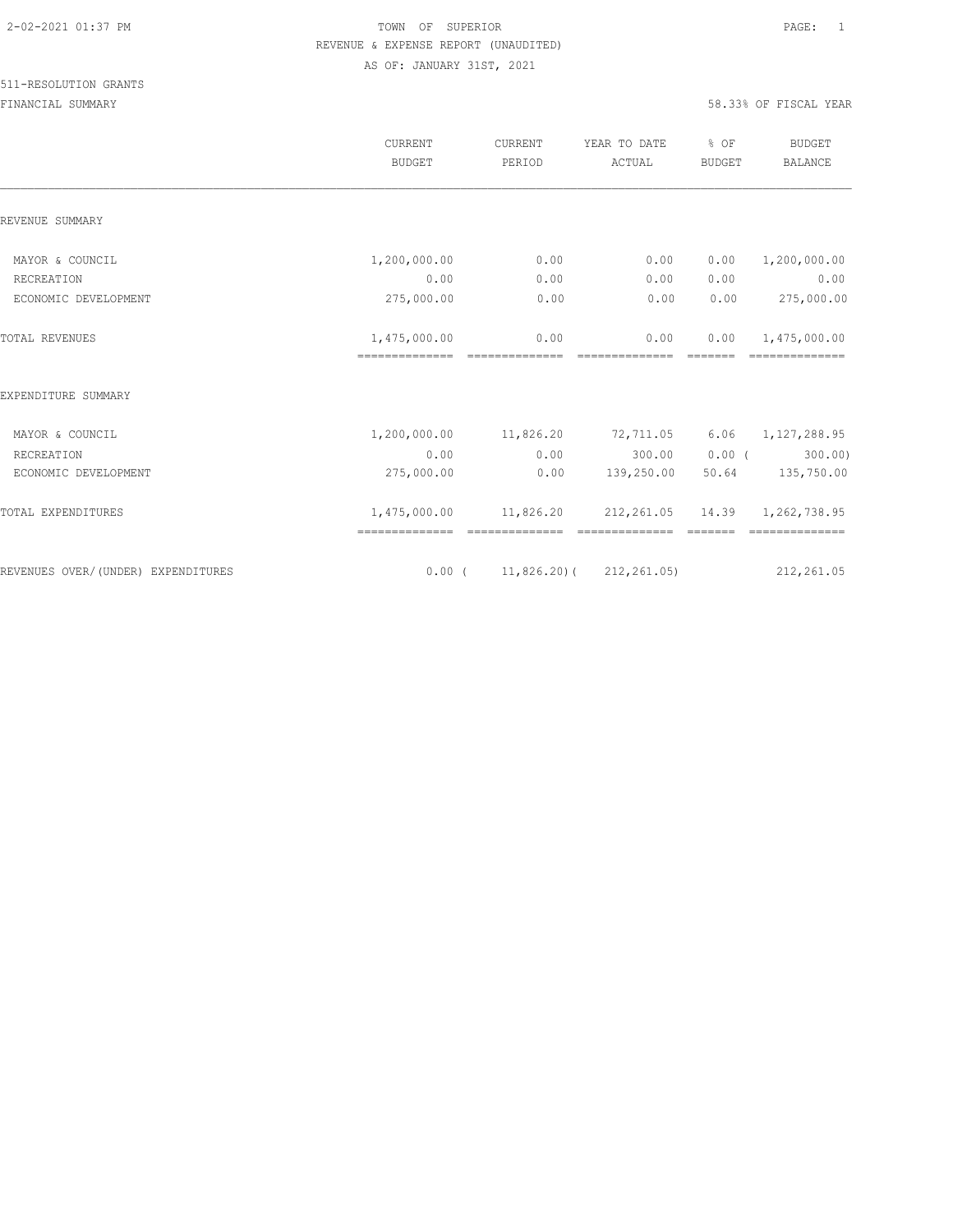# 512-AZCares Fund

|                                    | CURRENT<br><b>BUDGET</b> | CURRENT<br>PERIOD | YEAR TO DATE<br>ACTUAL | % OF<br>BUDGET | <b>BUDGET</b><br><b>BALANCE</b> |
|------------------------------------|--------------------------|-------------------|------------------------|----------------|---------------------------------|
| REVENUE SUMMARY                    |                          |                   |                        |                |                                 |
| TOTAL REVENUES                     | 0.00<br>--------------   | 0.00              | 0.00                   | 0.00           | 0.00                            |
| EXPENDITURE SUMMARY                |                          |                   |                        |                |                                 |
| TOTAL EXPENDITURES                 | 0.00                     | 0.00              | 0.00                   | 0.00           | 0.00                            |
| REVENUES OVER/(UNDER) EXPENDITURES | 0.00                     | 0.00              | 0.00                   |                | 0.00                            |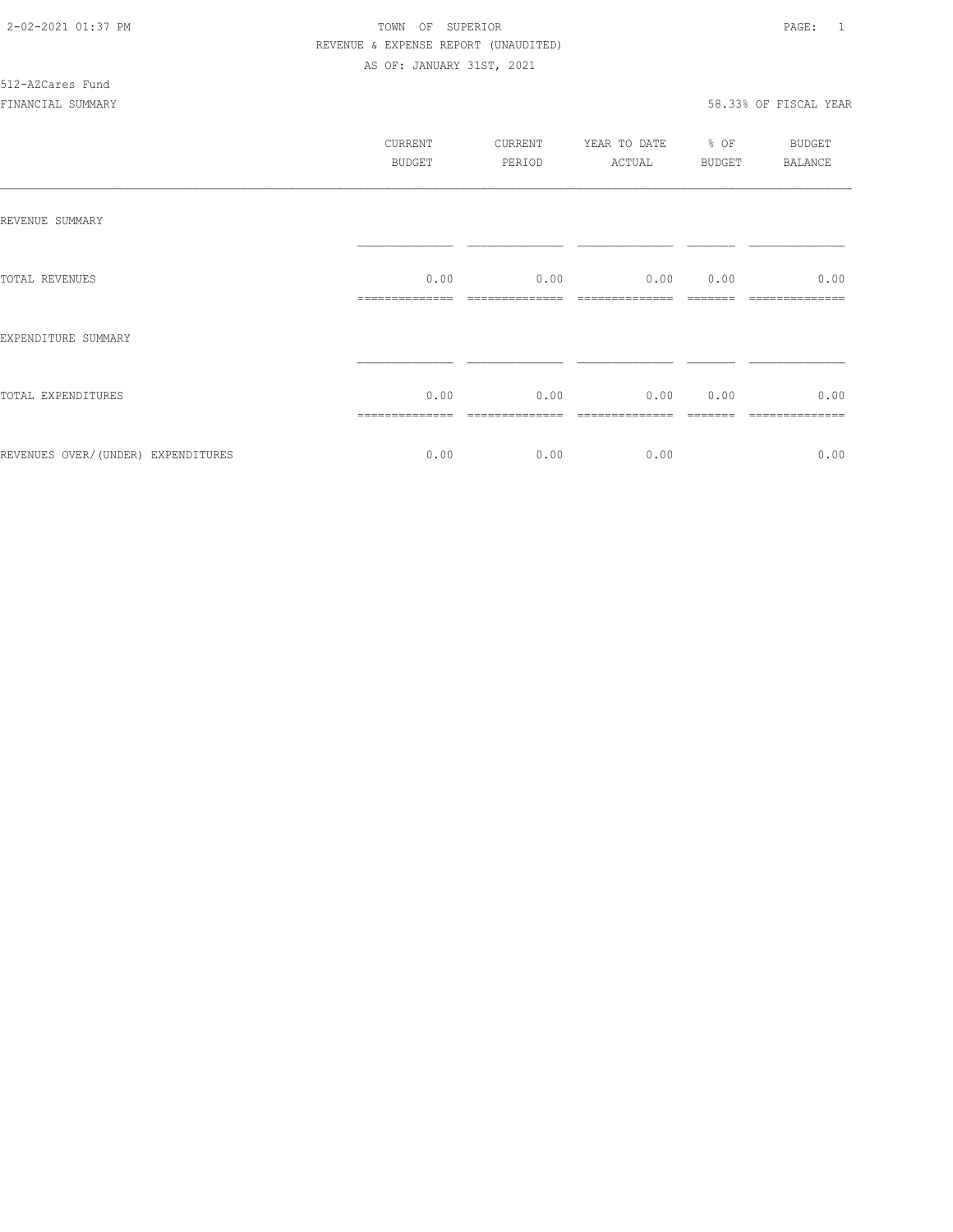|                                    | CURRENT<br><b>BUDGET</b> | CURRENT<br>PERIOD           | YEAR TO DATE<br>ACTUAL             | % OF<br><b>BUDGET</b>                                                                                                                                                                                                                                                                                                                                                                                                                                                                            | <b>BUDGET</b><br><b>BALANCE</b> |
|------------------------------------|--------------------------|-----------------------------|------------------------------------|--------------------------------------------------------------------------------------------------------------------------------------------------------------------------------------------------------------------------------------------------------------------------------------------------------------------------------------------------------------------------------------------------------------------------------------------------------------------------------------------------|---------------------------------|
| REVENUE SUMMARY                    |                          |                             |                                    |                                                                                                                                                                                                                                                                                                                                                                                                                                                                                                  |                                 |
| ATTORNEY GENERAL GRANTS            | 0.00                     | 0.00                        | 20,000.00                          | $0.00$ (                                                                                                                                                                                                                                                                                                                                                                                                                                                                                         | 20,000.00)                      |
| ESC GRANTS                         | 0.00                     | 0.00                        | 0.00                               | 0.00                                                                                                                                                                                                                                                                                                                                                                                                                                                                                             | 0.00                            |
| GOHS GRANTS                        | 0.00                     | 0.00                        | 1,455.11                           |                                                                                                                                                                                                                                                                                                                                                                                                                                                                                                  | $0.00$ ( $1,455.11$ )           |
| DOHS GRANTS                        | 0.00                     | 0.00                        | 22,833.97                          |                                                                                                                                                                                                                                                                                                                                                                                                                                                                                                  | $0.00$ ( 22,833.97)             |
| TOTAL REVENUES                     | 0.00<br>==============   | 0.00<br>---------------     | 44,289.08                          |                                                                                                                                                                                                                                                                                                                                                                                                                                                                                                  | 0.00(44, 289.08)                |
| EXPENDITURE SUMMARY                |                          |                             |                                    |                                                                                                                                                                                                                                                                                                                                                                                                                                                                                                  |                                 |
| ATTORNEY GENERAL GRANTS            | 0.00                     | 0.00                        | 19,687.92                          |                                                                                                                                                                                                                                                                                                                                                                                                                                                                                                  | $0.00$ ( $19,687.92$ )          |
| ESC GRANTS                         | 0.00                     | 0.00                        | 0.00                               | 0.00                                                                                                                                                                                                                                                                                                                                                                                                                                                                                             | 0.00                            |
| GOHS GRANTS                        | 0.00                     | 0.00                        | 0.00                               | 0.00                                                                                                                                                                                                                                                                                                                                                                                                                                                                                             | 0.00                            |
| DOHS GRANTS                        | 0.00                     |                             | 35,672.07 35,672.07                |                                                                                                                                                                                                                                                                                                                                                                                                                                                                                                  | $0.00$ ( 35,672.07)             |
| TOTAL EXPENDITURES                 | 0.00<br>==============   | 35,672.07<br>============== | 55,359.99<br>==============        | $0.00$ (<br>$\begin{array}{cccccc} \multicolumn{2}{c}{} & \multicolumn{2}{c}{} & \multicolumn{2}{c}{} & \multicolumn{2}{c}{} & \multicolumn{2}{c}{} & \multicolumn{2}{c}{} & \multicolumn{2}{c}{} & \multicolumn{2}{c}{} & \multicolumn{2}{c}{} & \multicolumn{2}{c}{} & \multicolumn{2}{c}{} & \multicolumn{2}{c}{} & \multicolumn{2}{c}{} & \multicolumn{2}{c}{} & \multicolumn{2}{c}{} & \multicolumn{2}{c}{} & \multicolumn{2}{c}{} & \multicolumn{2}{c}{} & \multicolumn{2}{c}{} & \multic$ | 55, 359.99<br>==============    |
| REVENUES OVER/(UNDER) EXPENDITURES |                          |                             | $0.00$ ( 35, 672.07) ( 11, 070.91) |                                                                                                                                                                                                                                                                                                                                                                                                                                                                                                  | 11,070.91                       |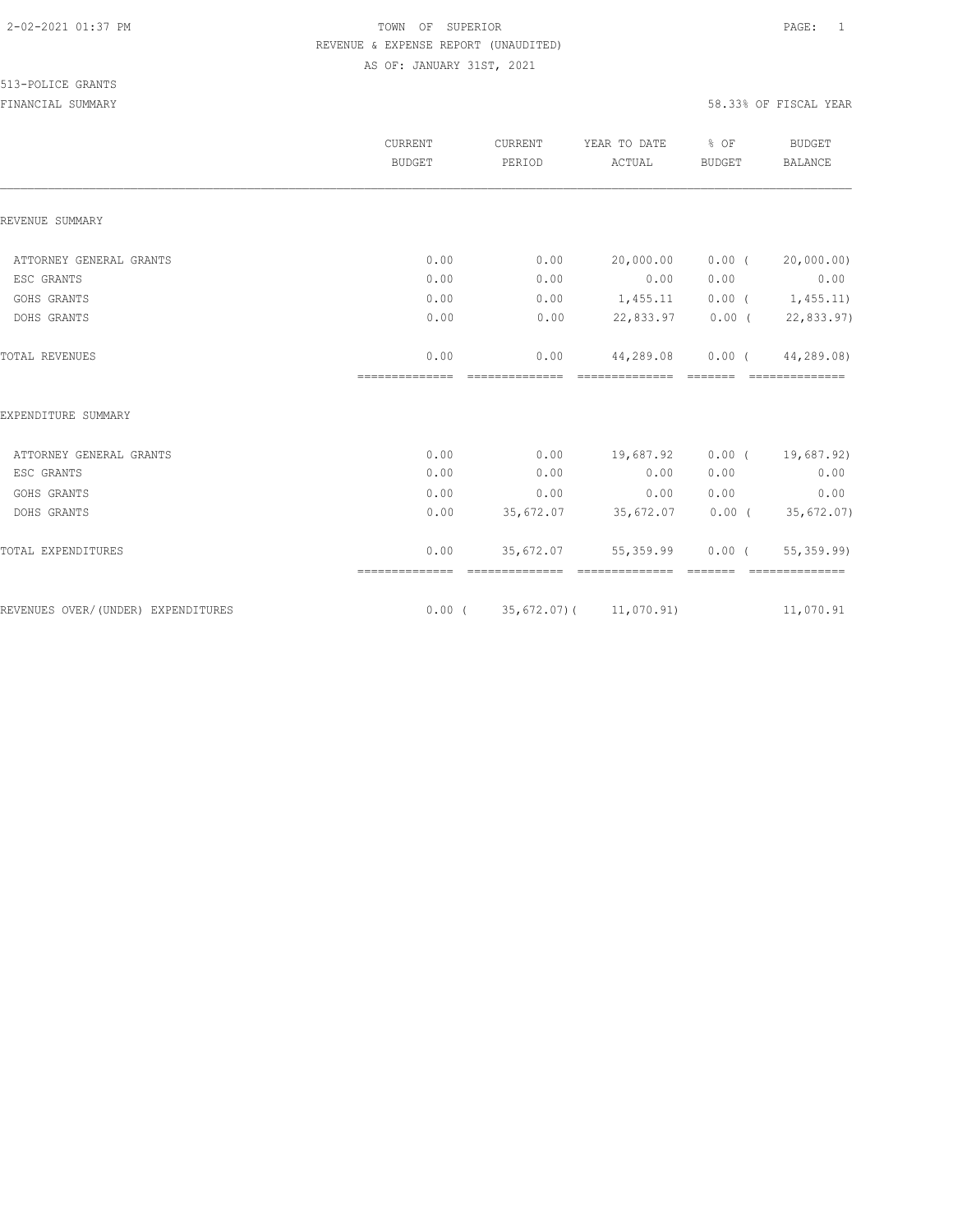# 514-Economic Dev Grants

|                                     | CURRENT<br><b>BUDGET</b> | CURRENT<br>PERIOD | YEAR TO DATE<br>ACTUAL | % OF<br>BUDGET  | <b>BUDGET</b><br><b>BALANCE</b> |
|-------------------------------------|--------------------------|-------------------|------------------------|-----------------|---------------------------------|
| REVENUE SUMMARY                     |                          |                   |                        |                 |                                 |
| ECONOMIC DEVELOPMENT                | 0.00                     | 0.00              |                        |                 | 15,000.00  0.00  ( 15,000.00)   |
| TOTAL REVENUES                      | 0.00                     | 0.00              | 15,000.00              | $0.00$ (        | 15,000.00)                      |
| EXPENDITURE SUMMARY                 |                          |                   |                        |                 |                                 |
| ECONOMIC DEVELOPMENT                | 0.00                     | 0.00              |                        | 4,700.00 0.00 ( | 4,700.00)                       |
| TOTAL EXPENDITURES                  | 0.00                     | 0.00              | 4,700.00               | $0.00$ (        | 4,700.00)                       |
| REVENUES OVER/ (UNDER) EXPENDITURES | ==============<br>0.00   | 0.00              | 10,300.00              | $\sqrt{2}$      | 10, 300.00)                     |
|                                     |                          |                   |                        |                 |                                 |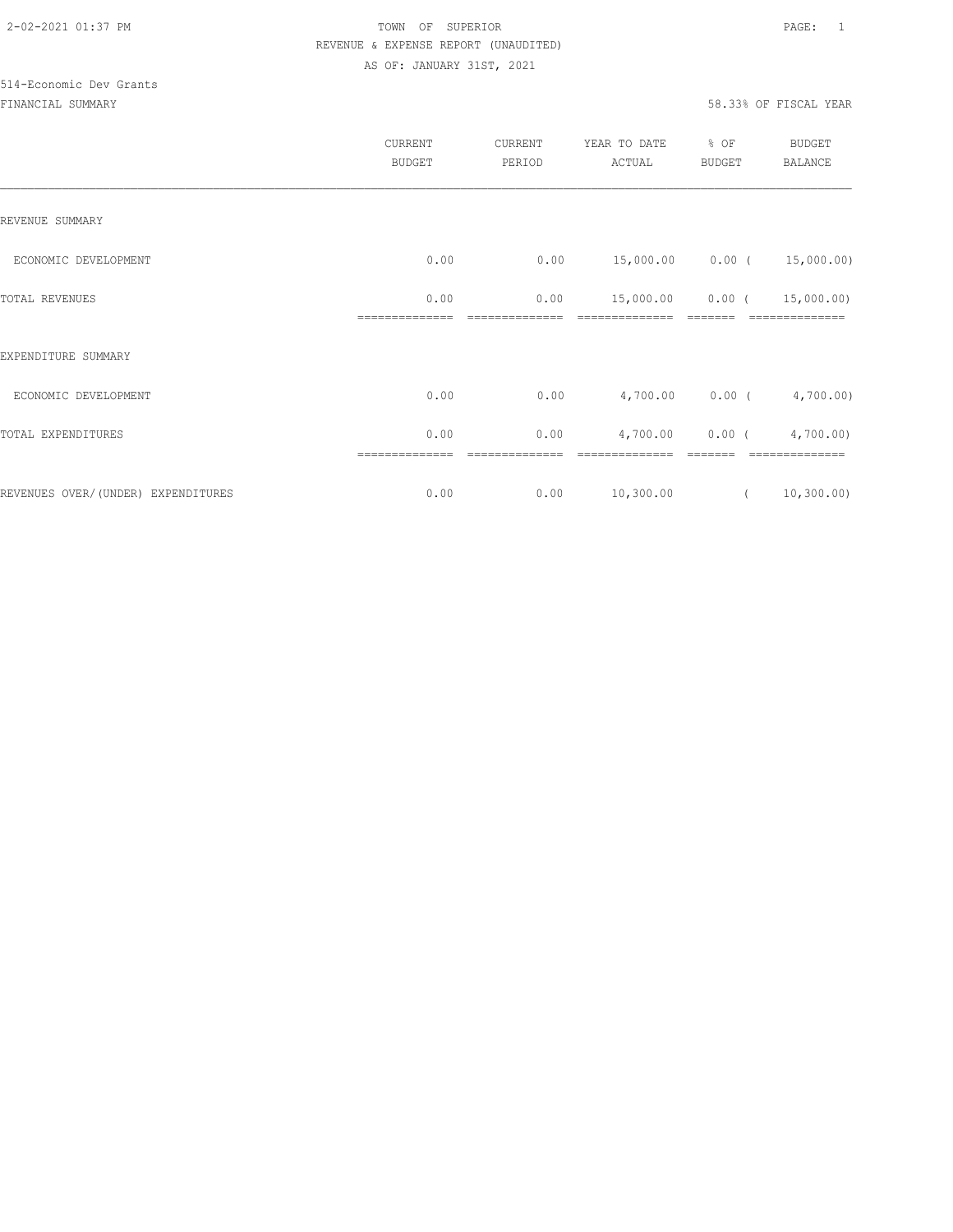|                                    | <b>CURRENT</b><br><b>BUDGET</b> | CURRENT<br>PERIOD | YEAR TO DATE<br>ACTUAL | % OF<br><b>BUDGET</b> | BUDGET<br><b>BALANCE</b> |
|------------------------------------|---------------------------------|-------------------|------------------------|-----------------------|--------------------------|
| REVENUE SUMMARY                    |                                 |                   |                        |                       |                          |
| NON-DEPARTMENTAL                   | 0.00                            | 0.00              | 0.00                   | 0.00                  | 0.00                     |
| TOTAL REVENUES                     | 0.00                            | 0.00              | 0.00                   | 0.00                  | 0.00<br>----             |
| EXPENDITURE SUMMARY                |                                 |                   |                        |                       |                          |
| NON-DEPARTMENTAL                   | 0.00                            | 0.00              | 0.00                   | 0.00                  | 0.00                     |
| TOTAL EXPENDITURES                 | 0.00                            | 0.00              | 0.00                   | 0.00                  | 0.00                     |
| REVENUES OVER/(UNDER) EXPENDITURES | 0.00                            | 0.00              | 0.00                   |                       | 0.00                     |
|                                    |                                 |                   |                        |                       |                          |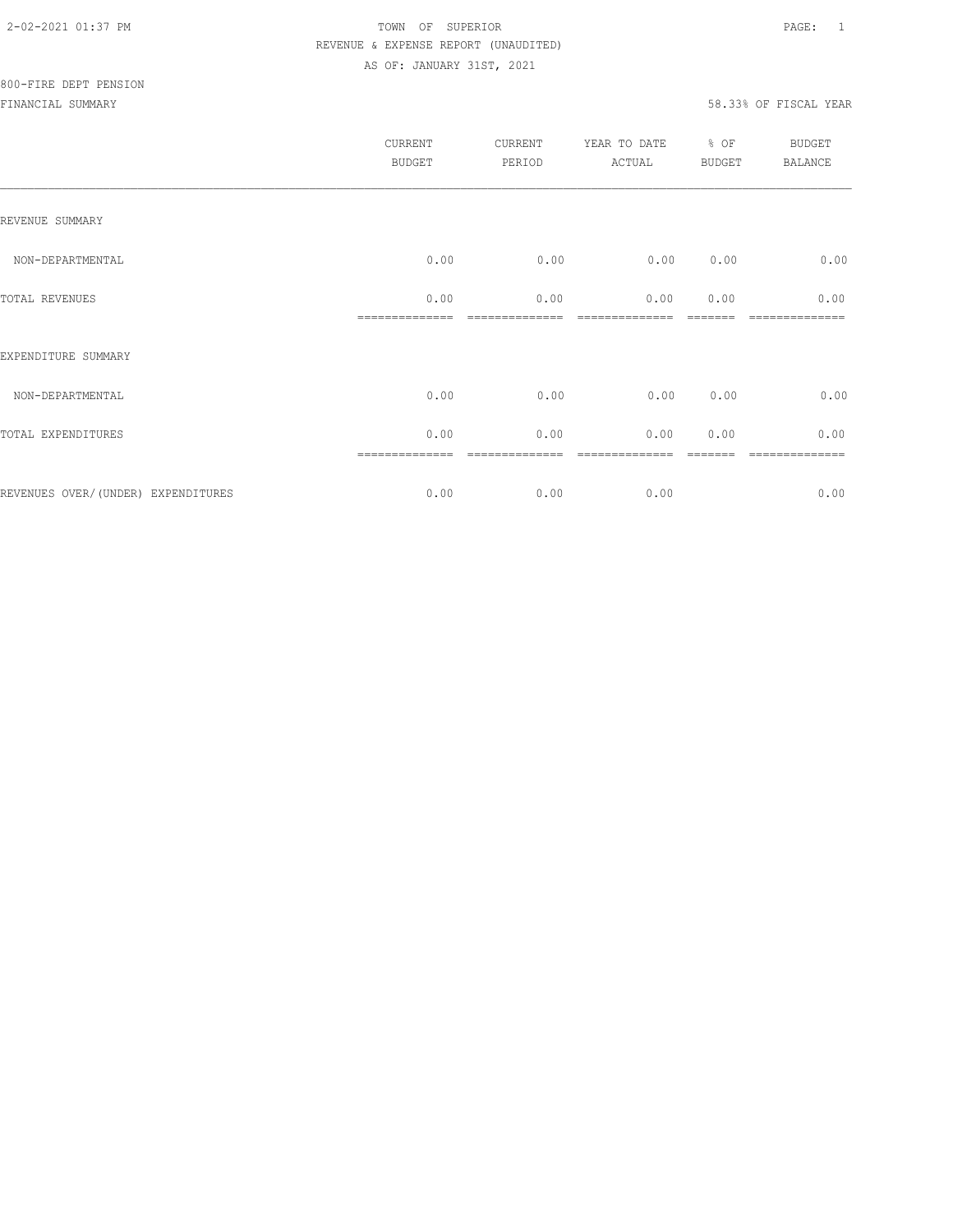#### 810-LGIP

| CURRENT<br><b>BUDGET</b> | CURRENT<br>PERIOD | YEAR TO DATE<br>ACTUAL | BUDGET | <b>BUDGET</b><br>BALANCE |
|--------------------------|-------------------|------------------------|--------|--------------------------|
|                          |                   |                        |        |                          |
| 0.00                     | 0.00              | 0.00                   | 0.00   | 0.00                     |
| 0.00                     | 0.00              | 0.00                   | 0.00   | 0.00                     |
|                          |                   |                        |        |                          |
| 0.00                     | 0.00              | 0.00                   | 0.00   | 0.00                     |
| 0.00                     | 0.00              | 0.00                   | 0.00   | 0.00                     |
| 0.00                     | 0.00              | 0.00                   |        | -----------<br>0.00      |
|                          | ==============    |                        |        | % OF                     |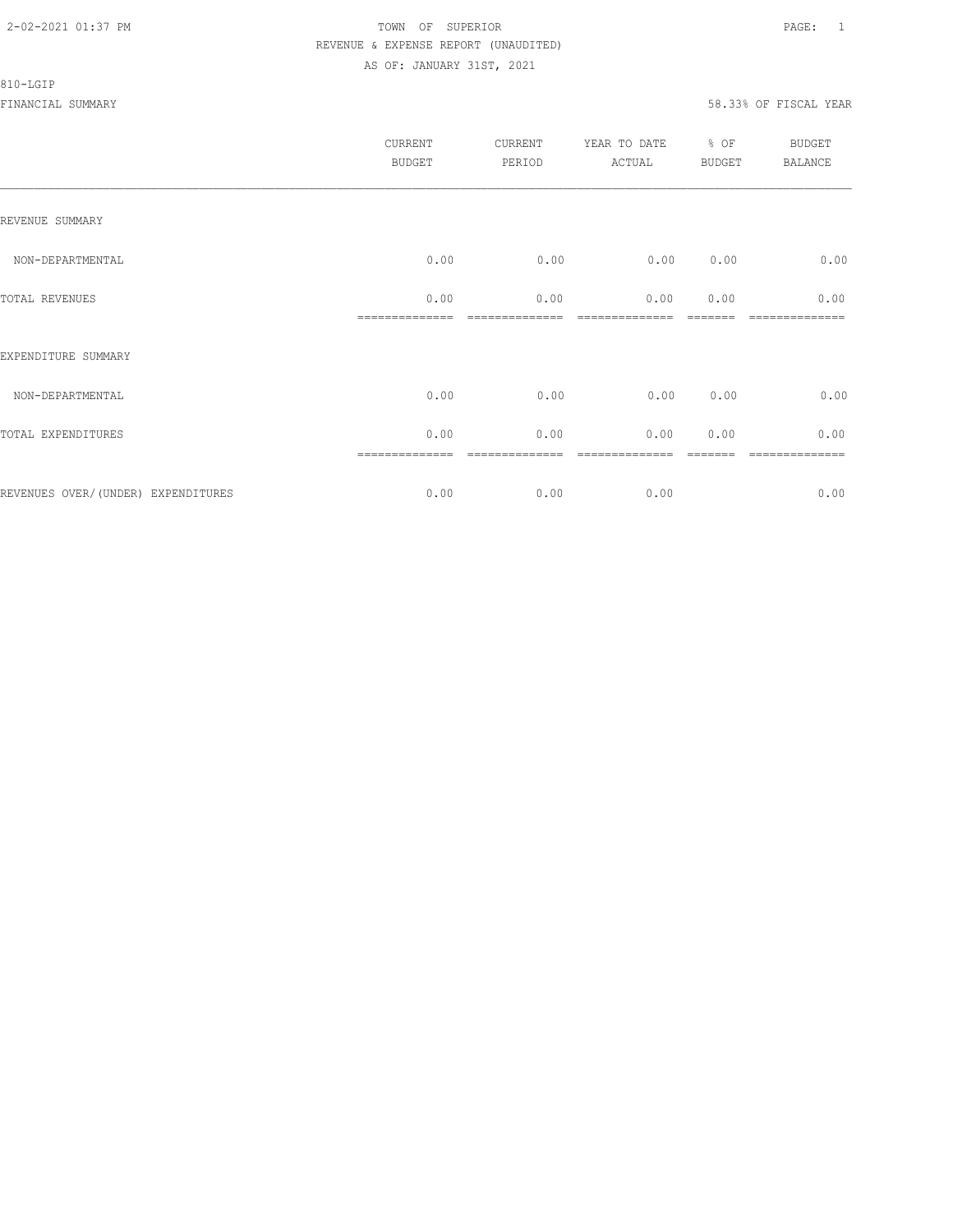#### 820-EXPLORERS

| <b>CURRENT</b><br><b>BUDGET</b> | CURRENT<br>PERIOD | YEAR TO DATE<br>ACTUAL | % OF | <b>BUDGET</b><br><b>BALANCE</b> |
|---------------------------------|-------------------|------------------------|------|---------------------------------|
|                                 |                   |                        |      |                                 |
| 0.00                            | 0.00              | 0.00                   | 0.00 | 0.00                            |
| 0.00                            | 0.00              | 0.00                   | 0.00 | 0.00                            |
|                                 |                   |                        |      |                                 |
| 0.00                            | 0.00              | 0.00                   | 0.00 | 0.00                            |
| 0.00                            | 0.00              | 0.00                   | 0.00 | 0.00                            |
| 0.00                            | 0.00              | 0.00                   |      | ========<br>0.00                |
|                                 |                   |                        |      | <b>BUDGET</b>                   |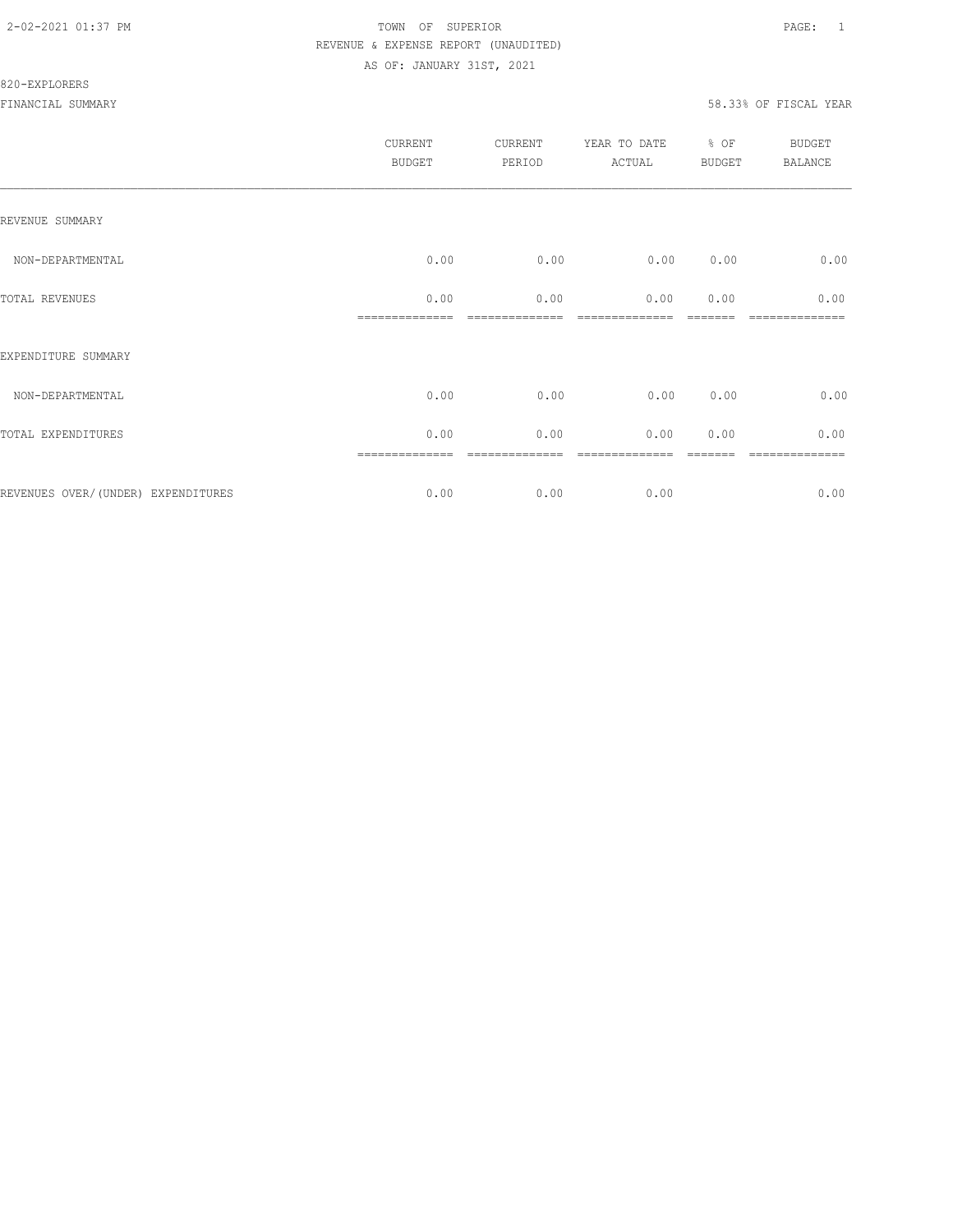# 830-TOYS FOR TOTS

|                                    | CURRENT<br><b>BUDGET</b> | CURRENT<br>PERIOD | YEAR TO DATE<br>ACTUAL | % OF<br><b>BUDGET</b> | <b>BUDGET</b><br>BALANCE    |
|------------------------------------|--------------------------|-------------------|------------------------|-----------------------|-----------------------------|
| REVENUE SUMMARY                    |                          |                   |                        |                       |                             |
| NON-DEPARTMENTAL                   | 0.00                     | 56.00             |                        | 5,556.00 0.00 (       | 5,556.00                    |
| <b>TOTAL REVENUES</b>              | 0.00<br>--------------   | 56.00             | 5,556.00               | $0.00$ (              | 5,556.00                    |
| EXPENDITURE SUMMARY                |                          |                   |                        |                       |                             |
| NON-DEPARTMENTAL                   | 0.00                     | 0.00              |                        |                       | $1,687.85$ 0.00 ( 1,687.85) |
| TOTAL EXPENDITURES                 | 0.00                     | 0.00              | 1,687.85               |                       | $0.00$ ( $1,687.85$ )       |
| REVENUES OVER/(UNDER) EXPENDITURES | 0.00                     | 56.00             | 3,868.15               | $\overline{a}$        | 3,868.15                    |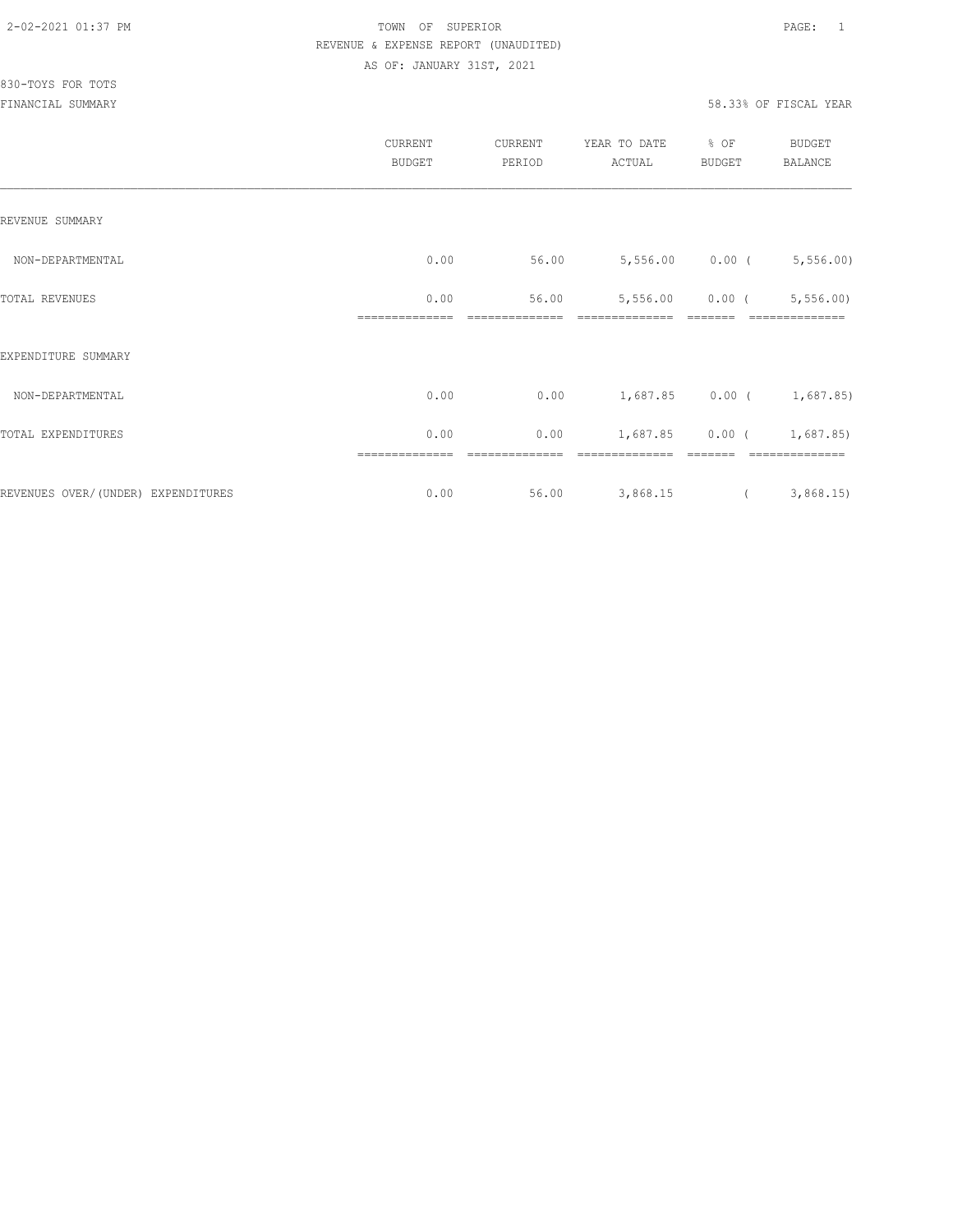|                                    | CURRENT<br><b>BUDGET</b> | CURRENT<br>PERIOD | YEAR TO DATE<br>ACTUAL | $\div$ OF<br>BUDGET | BUDGET<br><b>BALANCE</b> |
|------------------------------------|--------------------------|-------------------|------------------------|---------------------|--------------------------|
| REVENUE SUMMARY                    |                          |                   |                        |                     |                          |
| TOTAL REVENUES                     | 0.00                     | 0.00              | 0.00                   | 0.00                | 0.00                     |
| EXPENDITURE SUMMARY                |                          |                   |                        |                     |                          |
| NON-DEPARTMENTAL                   | 0.00                     | 0.00              | 0.00                   | 0.00                | 0.00                     |
| TOTAL EXPENDITURES                 | 0.00                     | 0.00              | 0.00                   | 0.00                | 0.00                     |
| REVENUES OVER/(UNDER) EXPENDITURES | 0.00                     | 0.00              | 0.00                   |                     | 0.00                     |